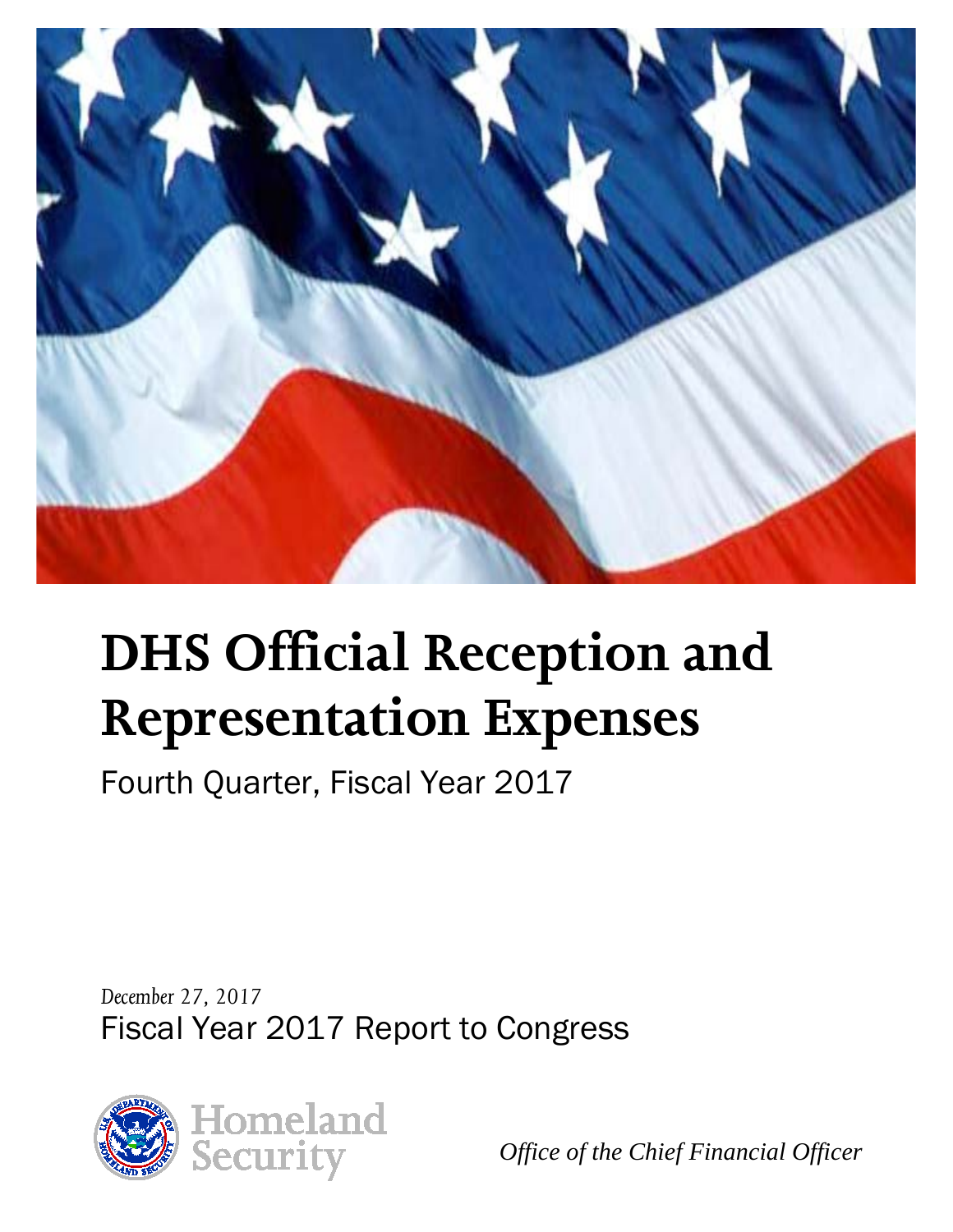#### Message from the Deputy Chief Financial Officer

#### December 27, 2017

I am pleased to provide the following report, "DHS Official Reception and Representation Expenses" for the fourth quarter of Fiscal Year (FY) 2017.

This report is submitted pursuant to language in Senate Report 114-264 accompanying the FY 2017 Department of Homeland Security Appropriations Act (P.L. 115-31).

Pursuant to congressional requirements, this report is being provided to the following Members of Congress:



The Honorable John R. Carter Chairman, House Appropriations Subcommittee on Homeland Security

The Honorable Lucille Roybal-Allard Ranking Member, House Appropriations Subcommittee on Homeland Security

The Honorable John Boozman Chairman, Senate Appropriations Subcommittee on Homeland Security

The Honorable Jon Tester Ranking Member, Senate Appropriations Subcommittee on Homeland Security

Inquiries relating to this report may be directed to me at (202) 447-5751.

Sincerely,

**Stacy Marcott** Deputy Chief Financial Officer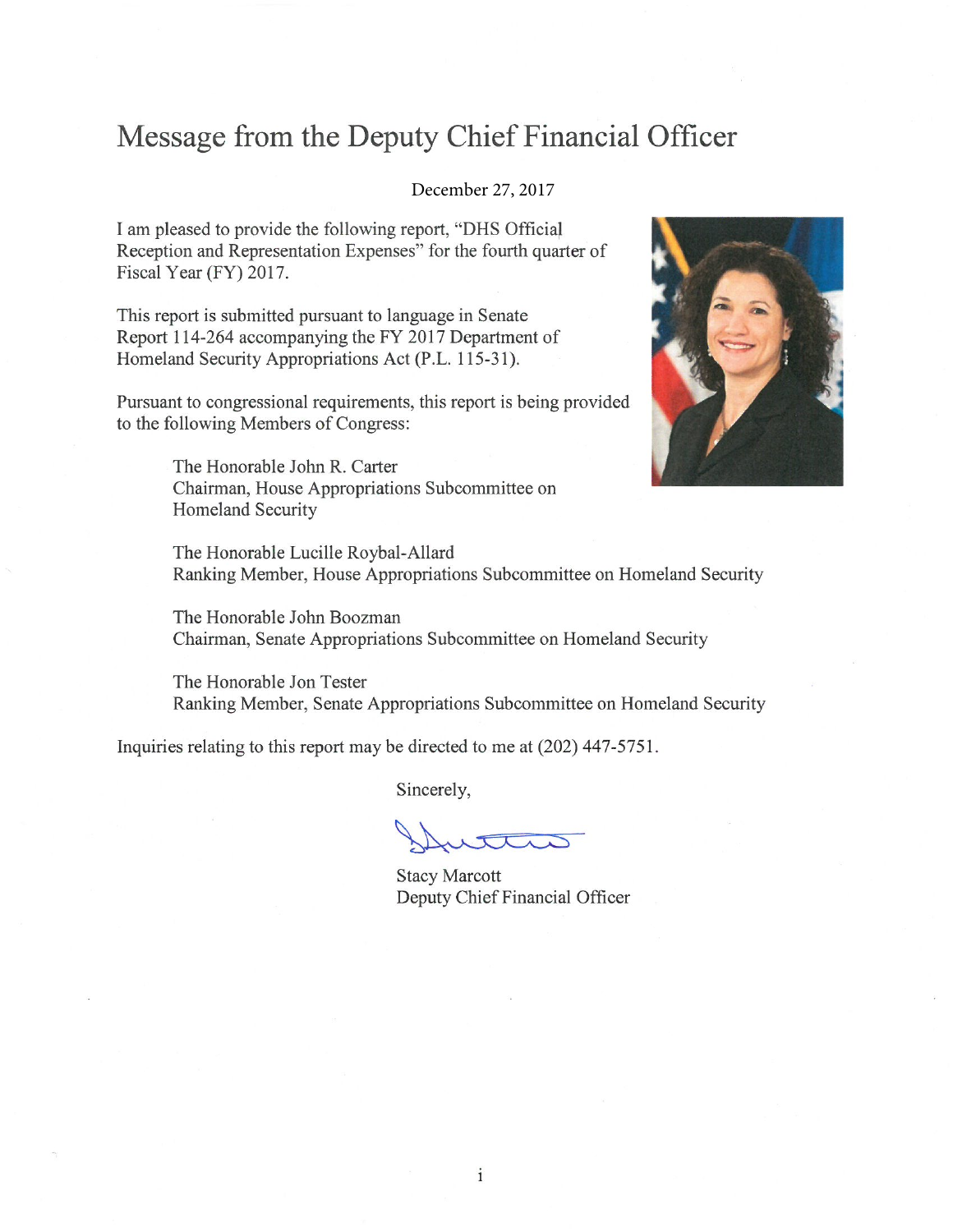

## DHS Official Reception and Representation Expenses Fourth Quarter, FY 2017

### Table of Contents

| П. |  |
|----|--|
|    |  |
|    |  |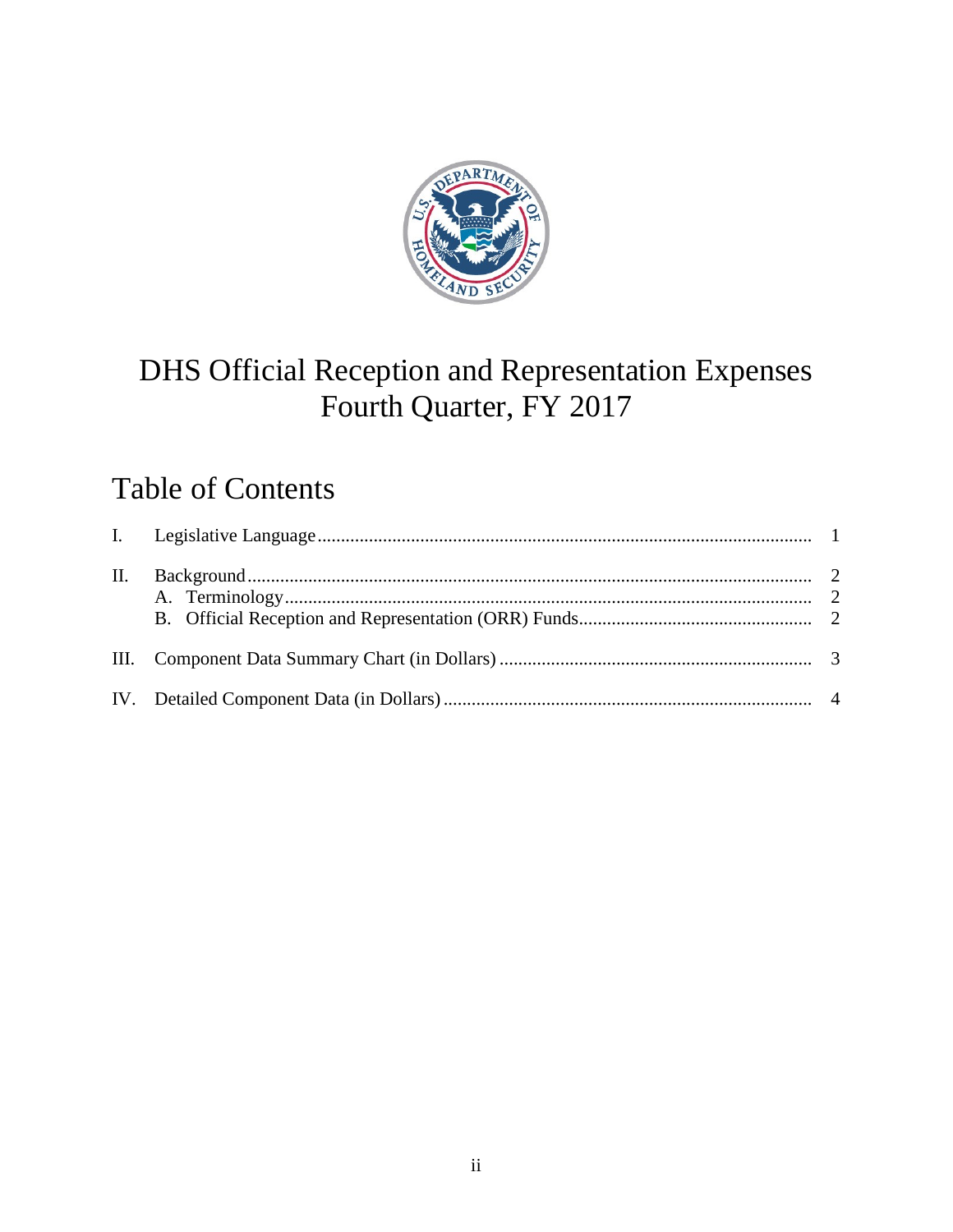#### <span id="page-3-0"></span>I. Legislative Language

This report has been prepared pursuant to language in Senate Report 114-264 accompanying the Fiscal Year (FY) 2017 Department of Homeland Security (DHS) Appropriations Act (P.L. 115-31), which states, in part:

The Department shall continue to submit quarterly obligation reports to the Committee for all DHS reception and representation expenses as required in prior years. The Department shall refrain from using funds available for reception and representation to purchase unnecessary collectibles or memorabilia.

This report is cumulative through the fourth quarter of FY 2017, ending September 30, 2017.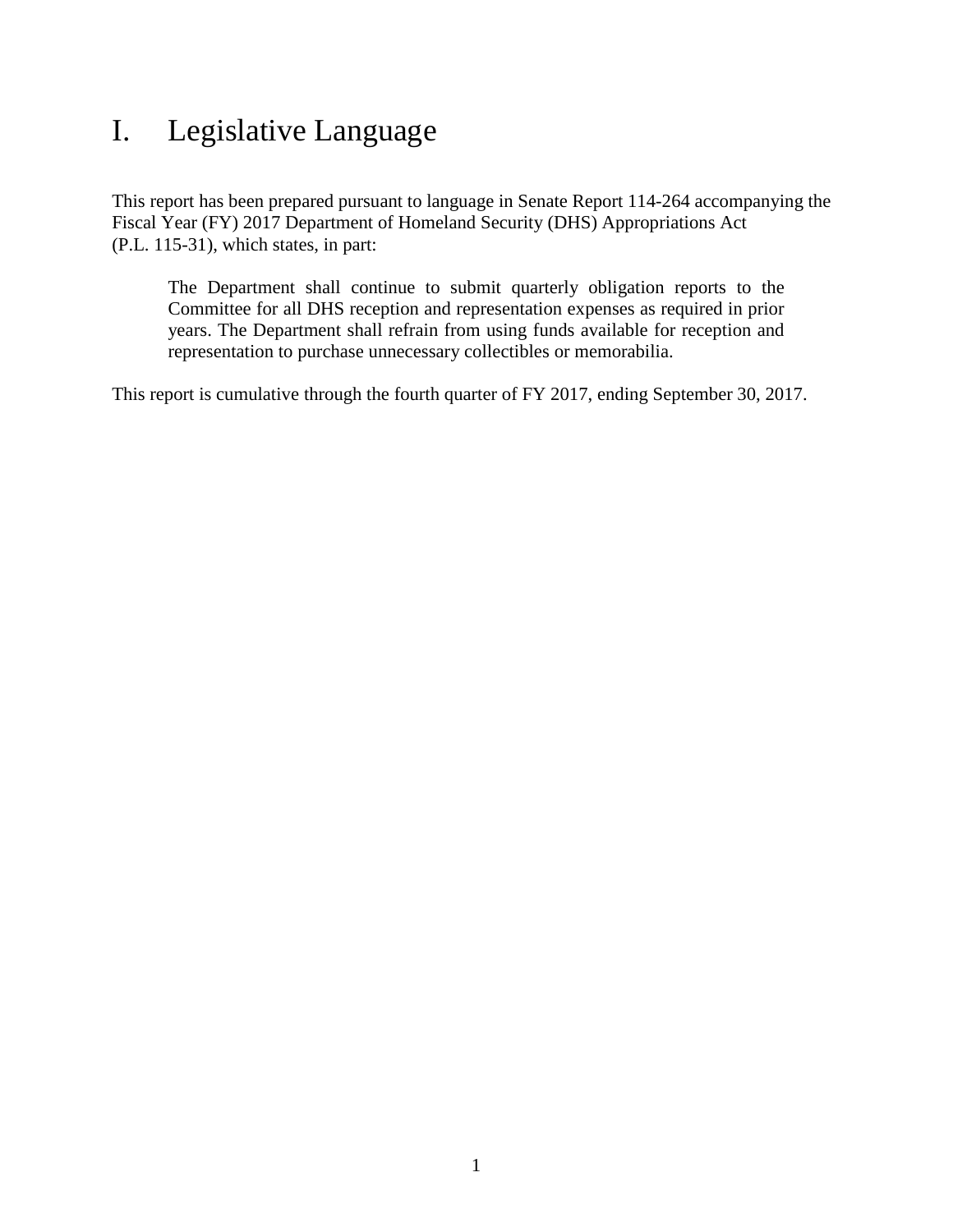#### <span id="page-4-0"></span>II. Background

#### <span id="page-4-1"></span>A. Terminology

**Official Reception:** An occasion for which the primary purpose is to explain or interpret the programs of DHS. Events may be held in the United States or in foreign countries and may be attended by domestic or foreign officials or others being entertained for official purposes.

**Representation:** Entertainment primarily of foreign dignitaries in a foreign country in connection with the interests of DHS. Representation also may include official entertainment of domestic or foreign officials within or outside the borders of the United States, where the principal purpose of the event is related to a responsibility or a concern of DHS.

#### <span id="page-4-2"></span>B. Official Reception and Representation (ORR) Funds

DHS uses appropriated funds for ORR purposes, as defined in Section IIA of this report. ORR funds may be expended only to extend official courtesies to guests of the United States and DHS for the purpose of maintaining the standing and prestige of the United States and DHS. ORR funds may be used to fund official activities that further the interests of DHS or to extend official courtesies for other distinguished and prominent citizens who have made a substantial contribution to the United States or DHS. ORR funds are used for expenses incurred in connection with official agency events, typically characterized by a mixed ceremonial, social, and/or business purpose, and hosted in a formal sense by high-level agency officials. ORR funds are not used to pay for the cost of meals or refreshments for U.S. Government employees in connection with routine interagency or intra-agency working meetings.

DHS extends official courtesies to federal, state, and local dignitaries and officials such as the President and the Vice President of the United States, members of the Cabinet, members of Congress and their professional staff, governors, mayors, citizen committees, and other distinguished or prominent citizens who have made a substantial contribution to the Nation or to DHS. The courtesies extended include the cost of luncheons, dinners, receptions, mementos, and participation expenses at DHS-sponsored events.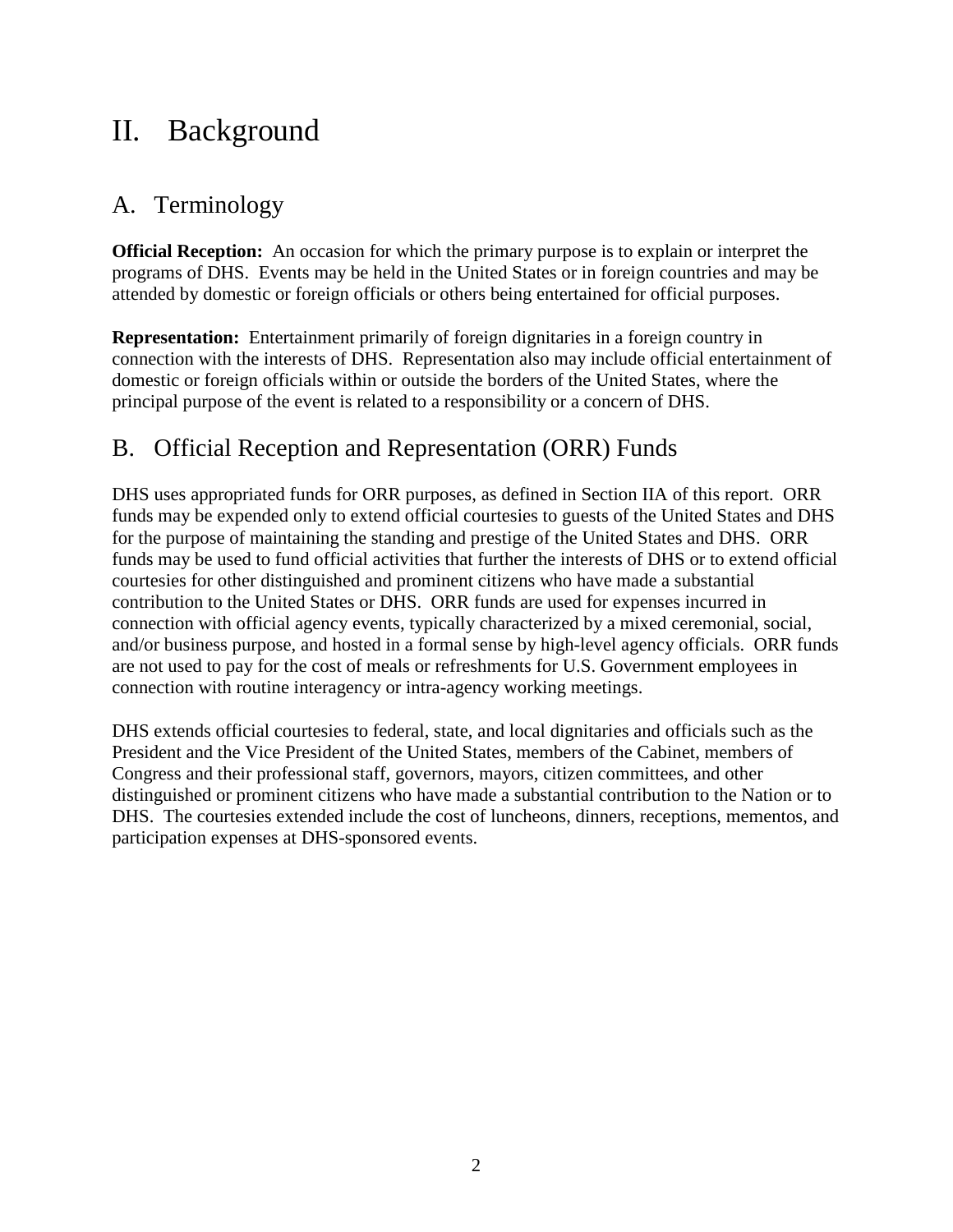# <span id="page-5-0"></span>III. Component Data Summary Chart (in Dollars)

| <b>Department of Homeland Security</b><br><b>Official Reception and Representation Distribution</b><br>FY 2017                                                                                                                                                                                      |                                                                                         |                    |                    |                    |                    |                    |                     |                |  |  |  |  |  |  |
|-----------------------------------------------------------------------------------------------------------------------------------------------------------------------------------------------------------------------------------------------------------------------------------------------------|-----------------------------------------------------------------------------------------|--------------------|--------------------|--------------------|--------------------|--------------------|---------------------|----------------|--|--|--|--|--|--|
|                                                                                                                                                                                                                                                                                                     | As of End of Fourth Quarter                                                             |                    |                    |                    |                    |                    |                     |                |  |  |  |  |  |  |
|                                                                                                                                                                                                                                                                                                     | FY 2017 Funding                                                                         | <b>1st Quarter</b> | 2nd Quarter        | 3rd Quarter        | 4th Quarter        | <b>Total</b>       | <b>Total</b>        | FY 2017 Unused |  |  |  |  |  |  |
| <b>Component Name*</b>                                                                                                                                                                                                                                                                              | Level                                                                                   | <b>Obligations</b> | <b>Obligations</b> | <b>Obligations</b> | <b>Obligations</b> | <b>Obligations</b> | <b>Expenditures</b> | Authority      |  |  |  |  |  |  |
| Office of the Secretary & Executive Management                                                                                                                                                                                                                                                      | \$40,000<br>\$7,581<br>\$2,715<br>\$11,003<br>\$18,141<br>\$39,441<br>\$39,441<br>\$559 |                    |                    |                    |                    |                    |                     |                |  |  |  |  |  |  |
| Office of the Under Secretary for Management<br>\$2,000<br>\$0<br>\$0<br>\$0<br>\$0<br>\$0<br>\$0<br>\$2,000                                                                                                                                                                                        |                                                                                         |                    |                    |                    |                    |                    |                     |                |  |  |  |  |  |  |
| \$0<br>\$0<br>\$549<br>\$1,700<br>Analysis and Operations<br>\$3,825<br>\$1,151<br>\$1,700<br>\$2,125                                                                                                                                                                                               |                                                                                         |                    |                    |                    |                    |                    |                     |                |  |  |  |  |  |  |
| \$825<br>\$5,059<br>\$3,178<br>\$34,425<br>\$3,186<br>\$22,178<br>\$33,600<br>\$17,663<br><b>Customs and Border Protection</b>                                                                                                                                                                      |                                                                                         |                    |                    |                    |                    |                    |                     |                |  |  |  |  |  |  |
| \$622<br>Immigration and Customs Enforcement<br>\$1,255<br>\$0<br>\$4,610<br>\$4,988<br>\$10,853<br>\$10,853<br>\$11,475                                                                                                                                                                            |                                                                                         |                    |                    |                    |                    |                    |                     |                |  |  |  |  |  |  |
| Transportation Security Administration (TSA)**                                                                                                                                                                                                                                                      | \$9,843<br>\$1,093<br>\$3.769<br>\$1.706<br>\$1.653<br>\$8.221<br>\$8,221<br>\$1,622    |                    |                    |                    |                    |                    |                     |                |  |  |  |  |  |  |
| <b>United States Coast Guard</b>                                                                                                                                                                                                                                                                    | \$23,000                                                                                | \$4,337            | \$4,525            | \$5,633            | \$7,859            | \$22,354           | \$22,354            | \$646          |  |  |  |  |  |  |
| <b>United States Secret Service</b>                                                                                                                                                                                                                                                                 | \$19,125                                                                                | \$549              | \$2,171            | \$1,945            | \$3,216            | \$7,881            | \$7,881             | \$11,244       |  |  |  |  |  |  |
| National Protection and Programs Directorate                                                                                                                                                                                                                                                        | \$3,825                                                                                 | \$1,706            | \$345              | \$0                | \$0                | \$2,051            | \$2,051             | \$1,774        |  |  |  |  |  |  |
| Federal Emergency Management Agency                                                                                                                                                                                                                                                                 | \$2,250                                                                                 | \$523              | \$563              | \$0                | \$0                | \$1,086            | \$1,086             | \$1,164        |  |  |  |  |  |  |
| Federal Law Enforcement Training Center                                                                                                                                                                                                                                                             | \$7,180                                                                                 | \$0                | \$418              | \$0                | \$0                | \$418              | \$418               | \$6,762        |  |  |  |  |  |  |
| Science and Technology                                                                                                                                                                                                                                                                              | \$7,650                                                                                 | \$1,202            | \$630              | \$1,458            | \$3,922            | \$7,211            | \$7,211             | \$439          |  |  |  |  |  |  |
| Domestic Nuclear Detection Office                                                                                                                                                                                                                                                                   | \$2,250                                                                                 | \$0                | \$368              | \$0                | \$0                | \$368              | \$368               | \$1,882        |  |  |  |  |  |  |
| <b>Total Department of Homeland Security</b>                                                                                                                                                                                                                                                        | \$166,848                                                                               | \$23,854           | \$18,690           | \$29,533           | \$63,108           | \$135,184          | \$119,247           | \$31,664       |  |  |  |  |  |  |
| *U.S. Citizenship and Immigration Services (USCIS) receives ORR funds from USCIS activities that generate revenue, and thus USCIS is not included in the list of DHS<br>Components. Also, the Office of Health Affairs has no ORR funds because the funds have not been utilized in previous years. |                                                                                         |                    |                    |                    |                    |                    |                     |                |  |  |  |  |  |  |
| **TSA receives 2-year funds. TSA carried over \$2,193 from FY 2016 into FY 2017, and received \$7,650 in FY 2017. Thus, total Reception and Representation funds available<br>to TSA for FY 2017 are \$9.843.                                                                                       |                                                                                         |                    |                    |                    |                    |                    |                     |                |  |  |  |  |  |  |
| Differences of \$1 or less are due to rounding.                                                                                                                                                                                                                                                     |                                                                                         |                    |                    |                    |                    |                    |                     |                |  |  |  |  |  |  |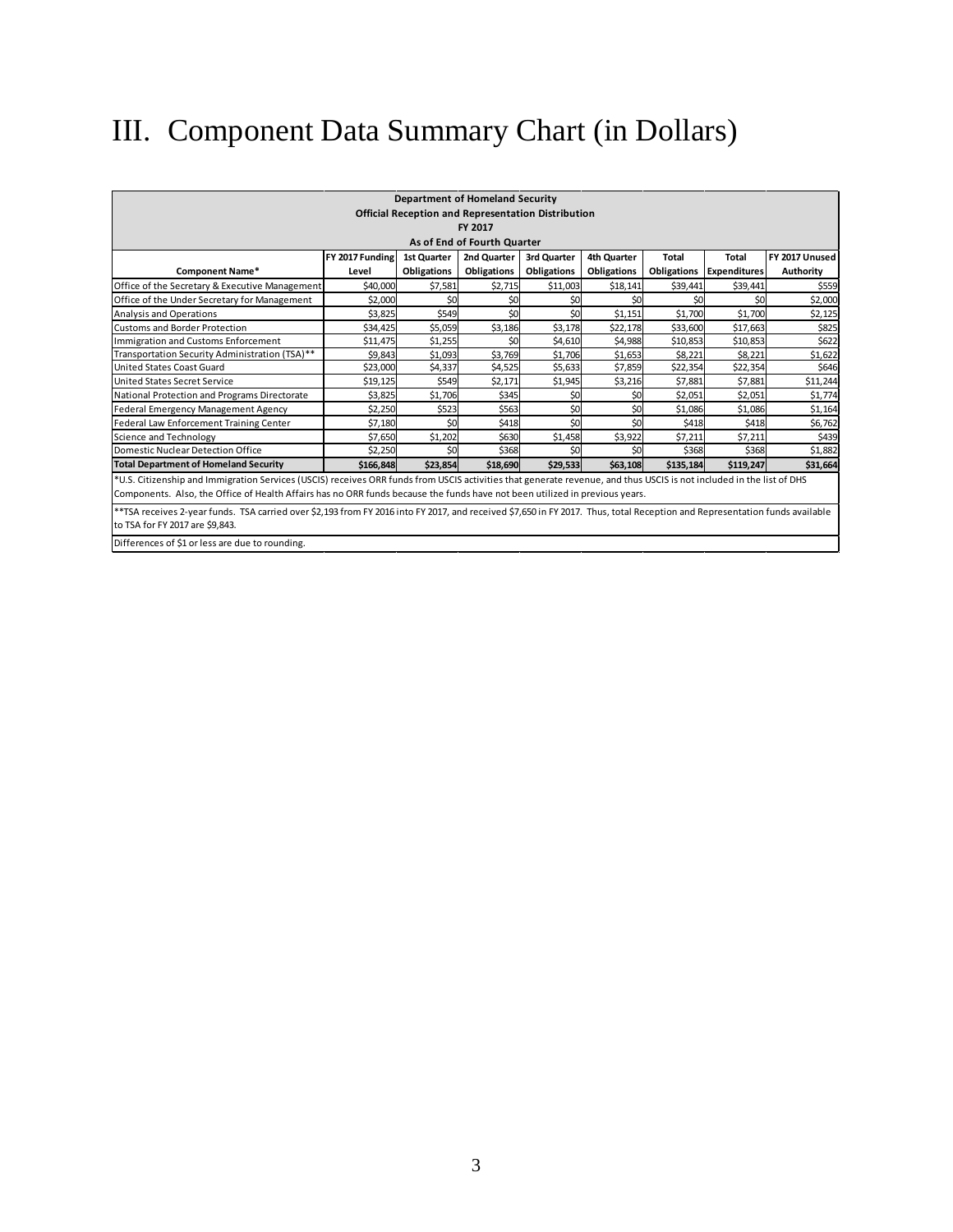# IV. Detailed Component Data (in Dollars)

<span id="page-6-0"></span>

| <b>Expense Name</b>            | <b>Expense Date</b> | <b>Expense Purpose</b> | <b>DHS</b><br><b>Attendees</b> | Non-DHS<br><b>Attendees</b> | Quantity       | <b>Description of Purchase</b>                                             | Obligated<br>Amount | Quarter<br><b>Expenditures</b> | <b>Amount Remaining</b><br>for Obligation | <b>Status of Remaining</b><br><b>Balance</b> |
|--------------------------------|---------------------|------------------------|--------------------------------|-----------------------------|----------------|----------------------------------------------------------------------------|---------------------|--------------------------------|-------------------------------------------|----------------------------------------------|
| <b>OSEM</b>                    |                     |                        |                                |                             |                |                                                                            |                     |                                | \$40,000                                  |                                              |
| <b>Quarter 1</b>               |                     |                        |                                |                             |                |                                                                            |                     |                                |                                           |                                              |
| Joint Contact Group Luncheon   | 10/25/2016          | Meals and              | 10                             | $\overline{7}$              |                | Deputy Secretary hosted lunch with UK delegation                           | \$228               | \$228                          | \$0                                       | N/A                                          |
|                                |                     | Refreshments           |                                |                             |                |                                                                            |                     |                                |                                           |                                              |
| Office of Policy Luncheon      | 11/2/2016           | Meals and              | $\overline{3}$                 | 10                          |                | Office of Policy hosted lunch with Mexico delegation                       | \$130               | \$130                          | \$0                                       | N/A                                          |
|                                |                     | Refreshments           |                                |                             |                |                                                                            |                     |                                |                                           |                                              |
| <b>Official Entertainment</b>  | 11/21/2016          | Supplies               |                                |                             | $\overline{1}$ | <b>Fees for Floral Supplies</b>                                            | \$47                | \$47                           | \$0                                       | N/A                                          |
| <b>Official Entertainment</b>  | 11/21/2016          | Entertainment          | 22                             | 51                          |                | Diplomatic Reception at Blair House                                        | \$2,366             | \$2,366                        | \$0                                       | N/A                                          |
| China Cyber Dialogue Lunch     | 12/7/2016           | Meals and              | 6                              | $\overline{7}$              |                | Lunch for China Cyber Dialogue Meeting                                     | \$350               | \$350                          | \$0                                       | N/A                                          |
|                                |                     | Refreshments           |                                |                             |                |                                                                            |                     |                                |                                           |                                              |
| <b>Official Entertainment</b>  | 12/1/2016           | Entertainment          | 121                            | 205                         |                | Linen supplies rental cost for Holiday Reception                           | \$681               | \$681                          | \$0                                       | N/A                                          |
| Official Entertainment         | 12/7/2016           | Meals and              | 6                              | $\overline{7}$              |                | Refund for previous dinner meeting                                         | ( \$350)            | (5350)                         | \$0                                       | N/A                                          |
|                                |                     | Refreshments           |                                |                             |                |                                                                            |                     |                                |                                           |                                              |
| China Cyber Dialogue Lunch     | 12/7/2016           | Supplies               |                                |                             | $\overline{1}$ | Lunch refunded                                                             | (515)               | (515)                          | \$0                                       | N/A                                          |
| US-China Dinner                | 12/7/2016           | Meals and              | $\overline{7}$                 | $\overline{7}$              |                | Dinner with China delegation                                               | \$1,785             | \$1,785                        | \$0                                       | N/A                                          |
|                                |                     | Refreshments           |                                |                             |                |                                                                            |                     |                                |                                           |                                              |
| <b>Official Entertainment</b>  | 12/12/2016          | Supplies               |                                |                             | $\mathbf{1}$   | Potted amaryllis and white chocolate roses for<br><b>Holiday Reception</b> | \$103               | \$103                          | \$0                                       | N/A                                          |
| <b>Official Entertainment</b>  | 12/12/2016          | Supplies               |                                |                             | $\overline{1}$ | Floral supply for Holiday Reception                                        | \$231               | \$231                          | \$0                                       | N/A                                          |
| <b>Official Entertainment</b>  | 12/13/2016          | <b>Supplies</b>        |                                |                             | 50             | White chocolate roses for Holiday Reception                                | \$47                | \$47                           | 50                                        | N/A                                          |
| <b>Official Entertainment</b>  | 12/13/2016          | Supplies               |                                |                             | 1              | Floral supply for Holiday Reception                                        | \$164               | \$164                          | \$0                                       | N/A                                          |
| <b>Official Entertainment</b>  | 12/14/2016          | Supplies               |                                |                             | 1              | Floral supply for Holiday Reception                                        | \$16                | \$16                           | \$0                                       | N/A                                          |
| <b>Official Entertainment</b>  | 12/14/2016          | Meals and              | 121                            | 205                         |                | <b>DHS Holiday Reception</b>                                               | \$682               | \$682                          | \$0                                       | N/A                                          |
|                                |                     | Refreshments           |                                |                             |                |                                                                            |                     |                                |                                           |                                              |
| <b>Official Entertainment</b>  | 12/18/2016          | Meals and              | 121                            | 35                          |                | Lunch for US and People's Republic of China (PRC)                          | \$1,116             | \$1,116                        | \$0                                       | N/A                                          |
|                                |                     | Refreshments           |                                |                             |                |                                                                            |                     |                                |                                           |                                              |
| <b>Quarter 1 Total</b>         |                     |                        |                                |                             |                |                                                                            | \$7,581             | \$7.581                        | \$32,419                                  |                                              |
| <b>Quarter 2</b>               |                     |                        |                                |                             |                |                                                                            |                     |                                |                                           |                                              |
| <b>Official Meeting Supply</b> | 2/9/2017            | Supplies               |                                |                             | $\mathbf{1}$   | Refreshment supply for official meeting                                    | \$300               | \$300                          | \$0                                       | N/A                                          |
| <b>Official Gifts</b>          | 2/13/2017           | Mementos               |                                |                             | 10             | Medallions (coins) intended for the Secretary of                           | \$895               | \$895                          | \$0                                       | N/A                                          |
|                                |                     |                        |                                |                             |                | Homeland Security to present to "authorized guests"                        |                     |                                |                                           |                                              |
|                                |                     |                        |                                |                             |                | The minimum order with this vendor was 100                                 |                     |                                |                                           |                                              |
|                                |                     |                        |                                |                             |                | medallions.                                                                |                     |                                |                                           |                                              |
| <b>Official Gifts</b>          | 2/16/2017           | Mementos               |                                |                             | $^{\circ}$     | Refund for previous gift inventory purchase                                | (5124)              | (5124)                         | \$0                                       | N/A                                          |
| <b>Official Gifts</b>          | 2/16/2017           | Mementos               |                                |                             | 12             | Presentation bowls for foreign dignitaries                                 | \$1,517             | \$1,517                        | \$0                                       | N/A                                          |
| <b>Official Meeting Supply</b> | 3/6/2017            | Supplies               |                                |                             | 1              | Supply for meeting with the Minister of Foreign<br>Affairs, Canada         | \$127               | \$127                          | \$0                                       | N/A                                          |
| Quarter 2 Total                |                     |                        |                                |                             |                |                                                                            | \$2,715             | \$2,715                        | \$29,704                                  |                                              |
|                                |                     |                        |                                |                             |                |                                                                            |                     |                                |                                           |                                              |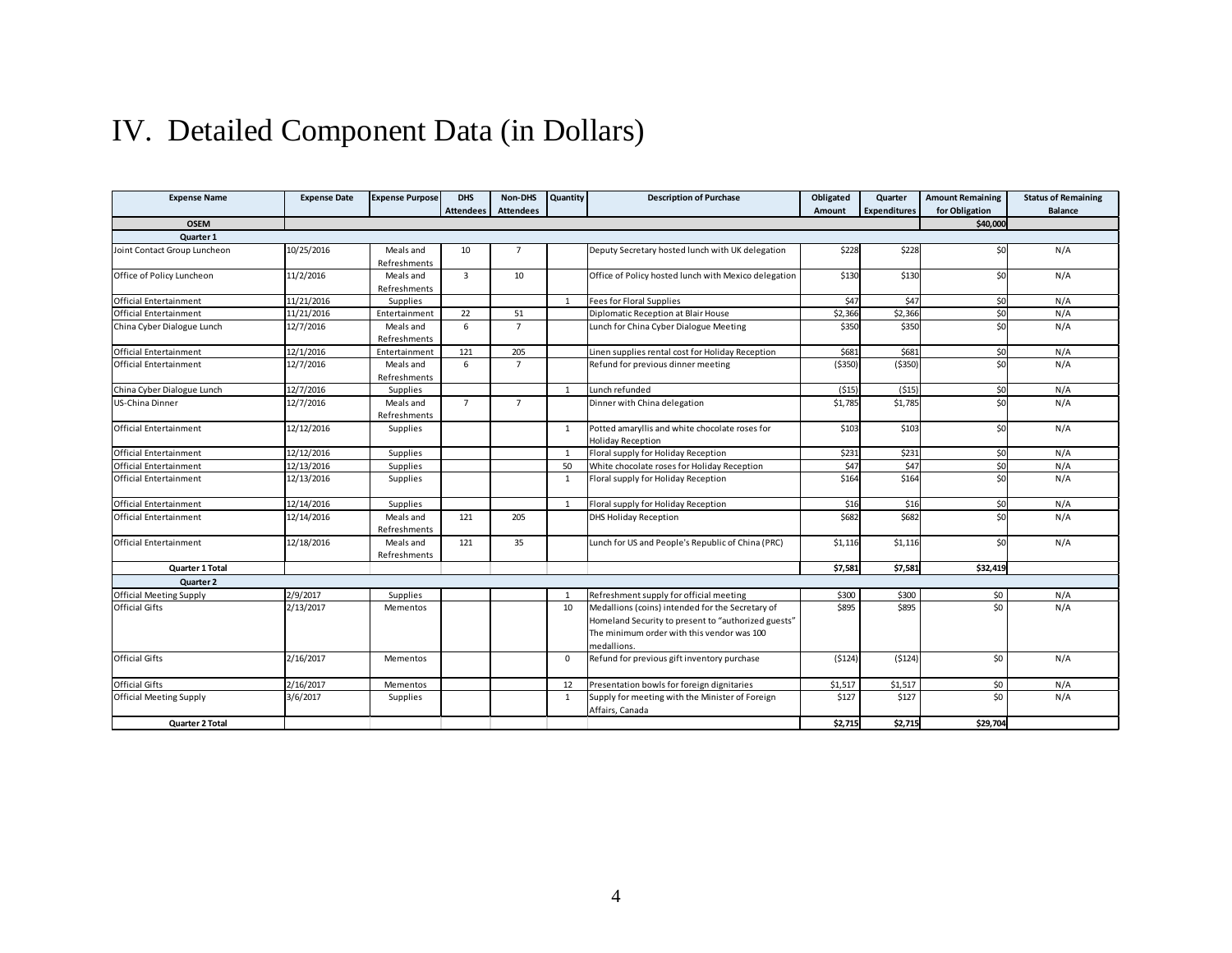| Quarter 3                         |           |                           |                |              |                |                                                                                                                             |          |          |          |     |
|-----------------------------------|-----------|---------------------------|----------------|--------------|----------------|-----------------------------------------------------------------------------------------------------------------------------|----------|----------|----------|-----|
| Official Gift                     | 4/2/2017  | Mementos                  |                |              | 100            | Nickel plated medallions                                                                                                    | \$795    | \$795    | \$0      | N/A |
| <b>Official Meeting Supplies</b>  | 5/17/2017 | <b>Supplies</b>           |                |              | $\mathbf{1}$   | Refreshment                                                                                                                 | \$130    | \$130    | \$0      | N/A |
| <b>CENTAM Conference (Miami)</b>  | 6/4/2017  | Supplies                  |                |              | 500            | Folders and notepads                                                                                                        | \$1,244  | \$1,244  | \$0      | N/A |
| Official Gifts Inventory          | 6/4/2017  | <b>Supplies</b>           |                |              | 6              | Books for gift inventory                                                                                                    | \$193    | \$193    | \$0      | N/A |
| Official Gifts Inventory          | 6/4/2017  | Supplies                  |                |              | 1              | Book for gift inventory                                                                                                     | \$13     | \$13     | \$0      | N/A |
| Official Gifts Inventory          | 6/4/2017  | Supplies                  |                |              | $\mathbf{1}$   | Book for gift inventory                                                                                                     | \$26     | \$26     | \$0      | N/A |
| Official Supply for Conference    | 6/12/2017 | Supplies                  |                |              | $\mathbf{1}$   | Bag for gift transport: Bag was purchased to transport<br>official gifts in the cabin of a commercial aircraft              | \$218    | \$218    | \$0      | N/A |
| <b>Official Meeting Supplies</b>  | 6/13/2017 | Supplies                  |                |              | $\mathbf{1}$   | Refreshments                                                                                                                | \$205    | \$205    | \$0      | N/A |
| <b>Official Entertainment</b>     | 6/14/2017 | Meals and<br>Refreshments | 15             | 59           |                | Catering for DHS Host Conference of Prosperity and<br>Security in Central America                                           | \$5,001  | \$5,001  | \$0      | N/A |
| <b>Official Meeting Supplies</b>  | 6/14/2017 | <b>Supplies</b>           |                |              | 60             | <b>Floral supplies</b>                                                                                                      | \$920    | \$920    | \$0      | N/A |
| Official Gifts Inventory          | 6/17/2017 | Supplies                  |                |              | 3              | Books for gift inventory                                                                                                    | \$120    | \$120    | \$0      | N/A |
| Official Gifts Inventory          | 6/23/2017 | Mementos                  |                |              | $\mathbf{1}$   | Gifts: Decoupage photographs of historic Presidents<br>(3), WashDC scenes (2), and paperweights with<br>Cherry Blossoms (7) | \$2,018  | \$2,018  | \$0      | N/A |
| <b>Official Meeting Supplies</b>  | 6/23/2017 | <b>Supplies</b>           |                |              | 1              | Water and notepaper                                                                                                         | \$60     | \$60     | \$0      | N/A |
| <b>Official Meeting Supplies</b>  | 6/23/2017 | Supplies                  |                |              | 1              | Beverage                                                                                                                    | \$60     | \$60     | \$0      | N/A |
| <b>Quarter 3 Total</b>            |           |                           |                |              |                |                                                                                                                             | \$11,003 | \$11.003 | \$18,700 |     |
| Quarter 4                         |           |                           |                |              |                |                                                                                                                             |          |          |          |     |
| Official Gifts Inventory          | 7/6/2017  | Mementos                  |                |              | 100            | Coins                                                                                                                       | \$795    | \$795    | \$0      | N/A |
| Official Gifts Inventory          | 7/6/2017  | Mementos                  |                |              | 100            | <b>Medallions</b>                                                                                                           | \$695    | \$695    | \$0      | N/A |
| <b>Official Meeting</b>           | 7/12/2017 | Meals and<br>Refreshments | 6              | $\mathbf{g}$ |                | Catered coffee service                                                                                                      | \$123    | \$123    | \$0      | N/A |
| <b>Official Meeting</b>           | 7/13/2017 | Meals and<br>Refreshments | $\mathbf{1}$   | $\mathbf{1}$ |                | Catered coffee service                                                                                                      | \$300    | \$300    | \$0      | N/A |
| C. Forbes Inc                     | 7/18/2017 | Mementos                  |                |              | 2500           | Napkins with DHS seal                                                                                                       | \$445    | \$445    | \$0      | N/A |
| <b>Official Meeting Supplies</b>  | 7/18/2017 | Supplies                  |                |              | 300            | Pens (roller, ball, and stylus)                                                                                             | \$688    | \$688    | \$0      | N/A |
| <b>Official Gifts Inventory</b>   | 7/20/2017 | Meals and<br>Refreshments |                |              | 50             | Cigars and cigar cutters                                                                                                    | \$887    | \$887    | \$0      | N/A |
| <b>Official Meeting Supplies</b>  | 7/21/2017 | Supplies                  |                |              | 36             | Flags (Mexico, Vietnam, Secretary, Deputy Secretary,<br>Staffs, Table Stands)                                               | \$1,087  | \$1,087  | \$0      | N/A |
| Army Strategic Engagement Seminar | 7/25/2017 | Meals and<br>Refreshments | $\overline{1}$ | $\mathbf{1}$ |                | <b>Refreshments</b>                                                                                                         | \$120    | \$120    | \$0      | N/A |
| Official Gifts Inventory          | 7/31/2017 | Mementos                  |                |              | 24             | Liguors                                                                                                                     | \$1.190  | \$1,190  | \$0      | N/A |
| <b>Official Meeting Supplies</b>  | 8/2/2017  | Supplies                  |                |              | 20             | Tea cups and saucers                                                                                                        | \$1,948  | \$1,948  | \$0      | N/A |
| Official Gifts Inventory          | 9/21/2017 | Supplies                  |                |              | 1              | Decanter, globe, and DHS piece                                                                                              | \$2,475  | \$2,475  | \$0      | N/A |
| Official Gifts Inventory          | 9/21/2017 | <b>Supplies</b>           |                |              | 200            | <b>DHS imaged medallions</b>                                                                                                | \$1,590  | \$1,590  | \$0      | N/A |
| Official Gifts Inventory          | 9/21/2017 | <b>Supplies</b>           |                |              | $\overline{1}$ | Pins and scarf                                                                                                              | \$762    | \$762    | \$0      | N/A |
| <b>Official Gifts Inventory</b>   | 9/26/2017 | Mementos                  |                |              | $\mathbf{1}$   | Bowl and bookends                                                                                                           | \$3,395  | \$3,395  | \$0      | N/A |
| Official Gifts Inventory          | 9/29/2017 | Mementos                  |                |              | $\overline{7}$ | Pewter tray                                                                                                                 | \$411    | \$411    | \$0      | N/A |
| <b>Official Gifts Inventory</b>   | 9/29/2017 | Mementos                  |                |              | 40             | Wine presentation box                                                                                                       | \$629    | \$629    | \$0      | N/A |
| <b>Official Gifts Inventory</b>   | 9/29/2017 | Mementos                  |                |              | 15             | Cedar bourbon box                                                                                                           | \$600    | \$600    | 50       | N/A |
| Quarter 4 Total                   |           |                           |                |              |                |                                                                                                                             | \$18,141 | \$18,141 | \$559    |     |
| <b>OSEM Total</b>                 |           |                           |                |              |                |                                                                                                                             | \$39.441 | \$39.441 | \$559    |     |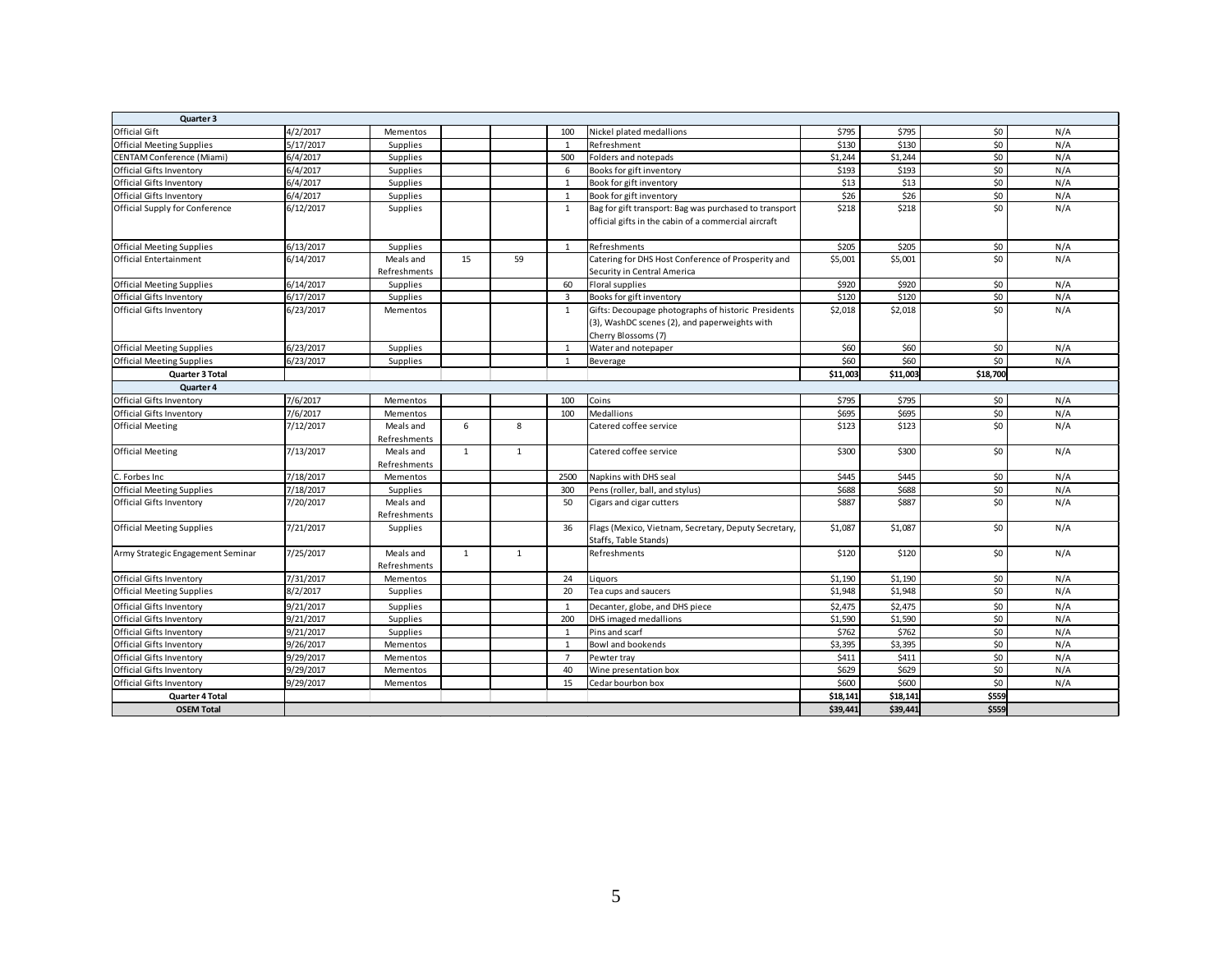| <b>Expense Name</b>             | <b>Expense Date</b> | <b>Expense Purpose</b>    | <b>DHS</b>       | Non-DHS          | Quantity | <b>Description of Purchase</b>         | Obligated | Quarter             | <b>Amount Remaining</b> | <b>Status of Remaining</b> |
|---------------------------------|---------------------|---------------------------|------------------|------------------|----------|----------------------------------------|-----------|---------------------|-------------------------|----------------------------|
|                                 |                     |                           | <b>Attendees</b> | <b>Attendees</b> |          |                                        | Amount    | <b>Expenditures</b> | for Obligation          | Balance                    |
| <b>USM</b>                      |                     |                           |                  |                  |          |                                        |           |                     | \$2,000                 |                            |
| Quarter 1                       |                     |                           |                  |                  |          |                                        |           |                     |                         |                            |
| Quarter 1 Total                 |                     |                           |                  |                  |          |                                        | \$0       | \$O                 | \$2,000                 |                            |
| Quarter 2                       |                     |                           |                  |                  |          |                                        |           |                     |                         |                            |
| Quarter 2 Total                 |                     |                           |                  |                  |          |                                        | \$0       | \$o                 | \$2,000                 |                            |
| Quarter 3                       |                     |                           |                  |                  |          |                                        |           |                     |                         |                            |
| Quarter 3 Total                 |                     |                           |                  |                  |          |                                        | \$0       | \$0                 | \$2,000                 |                            |
| Quarter 4                       |                     |                           |                  |                  |          |                                        |           |                     |                         |                            |
| Quarter 4 Total                 |                     |                           |                  |                  |          |                                        | \$0       | \$0                 | \$2,000                 |                            |
| <b>USM Total</b>                |                     |                           |                  |                  |          |                                        | \$0       | \$0                 | \$2,000                 |                            |
|                                 |                     |                           |                  |                  |          |                                        |           |                     |                         |                            |
| <b>Expense Name</b>             | <b>Expense Date</b> | <b>Expense Purpose</b>    | <b>DHS</b>       | Non-DHS          | Quantity | <b>Description of Purchase</b>         | Obligated | Quarter             | <b>Amount Remaining</b> | <b>Status of Remaining</b> |
|                                 |                     |                           | <b>Attendees</b> | <b>Attendees</b> |          |                                        | Amount    | <b>Expenditures</b> | for Obligation          | <b>Balance</b>             |
| <b>A&amp;O</b>                  |                     |                           |                  |                  |          |                                        |           |                     | \$3,825                 |                            |
| Quarter 1                       |                     |                           |                  |                  |          |                                        |           |                     |                         |                            |
| <b>Official Entertainment</b>   | 12/12/2016          | Meals and                 | 6                | 15               |          | <b>DHS Holiday Reception</b>           | \$549     | \$549               | \$0                     | N/A                        |
|                                 |                     | Refreshments              |                  |                  |          |                                        |           |                     |                         |                            |
| Quarter 1 Total                 |                     |                           |                  |                  |          |                                        | \$549     | \$549               | \$3,276                 |                            |
| Quarter 2                       |                     |                           |                  |                  |          |                                        |           |                     |                         |                            |
| Quarter 2 Total                 |                     |                           |                  |                  |          |                                        | \$0       | \$0                 | \$3,276                 |                            |
| Quarter 3                       |                     |                           |                  |                  |          |                                        |           |                     |                         |                            |
| Quarter 3 Total                 |                     |                           |                  |                  |          |                                        | \$o       | \$o                 | \$3,276                 |                            |
| Quarter 4                       |                     |                           |                  |                  |          |                                        |           |                     |                         |                            |
| <b>Official Meeting</b>         | 7/10/2017           | Meals and<br>Refreshments | 5                | 5                |          | Refreshments and utensils              | \$29      | \$29                | \$0                     | N/A                        |
| <b>Official Meeting</b>         | 7/10/2017           | Meals and<br>Refreshments | 5                | 5                |          | Refreshments                           | \$94      | \$94                | \$0                     | N/A                        |
| <b>Official Meeting</b>         | 7/10/2017           | Meals and<br>Refreshments | 5                | 5                |          | Refreshments                           | \$51      | \$51                | \$0                     | N/A                        |
| <b>Official Gifts Inventory</b> | 7/25/2017           | Mementos                  |                  |                  | 70       | Medallions, medallion boxes, and coins | \$978     | \$978               | \$0                     | N/A                        |
| Quarter 4 Total                 |                     |                           |                  |                  |          |                                        | \$1,151   | \$1,151             | \$2,125                 |                            |
| A&O Total                       |                     |                           |                  |                  |          |                                        | \$1,700   | \$1,700             | \$2,125                 |                            |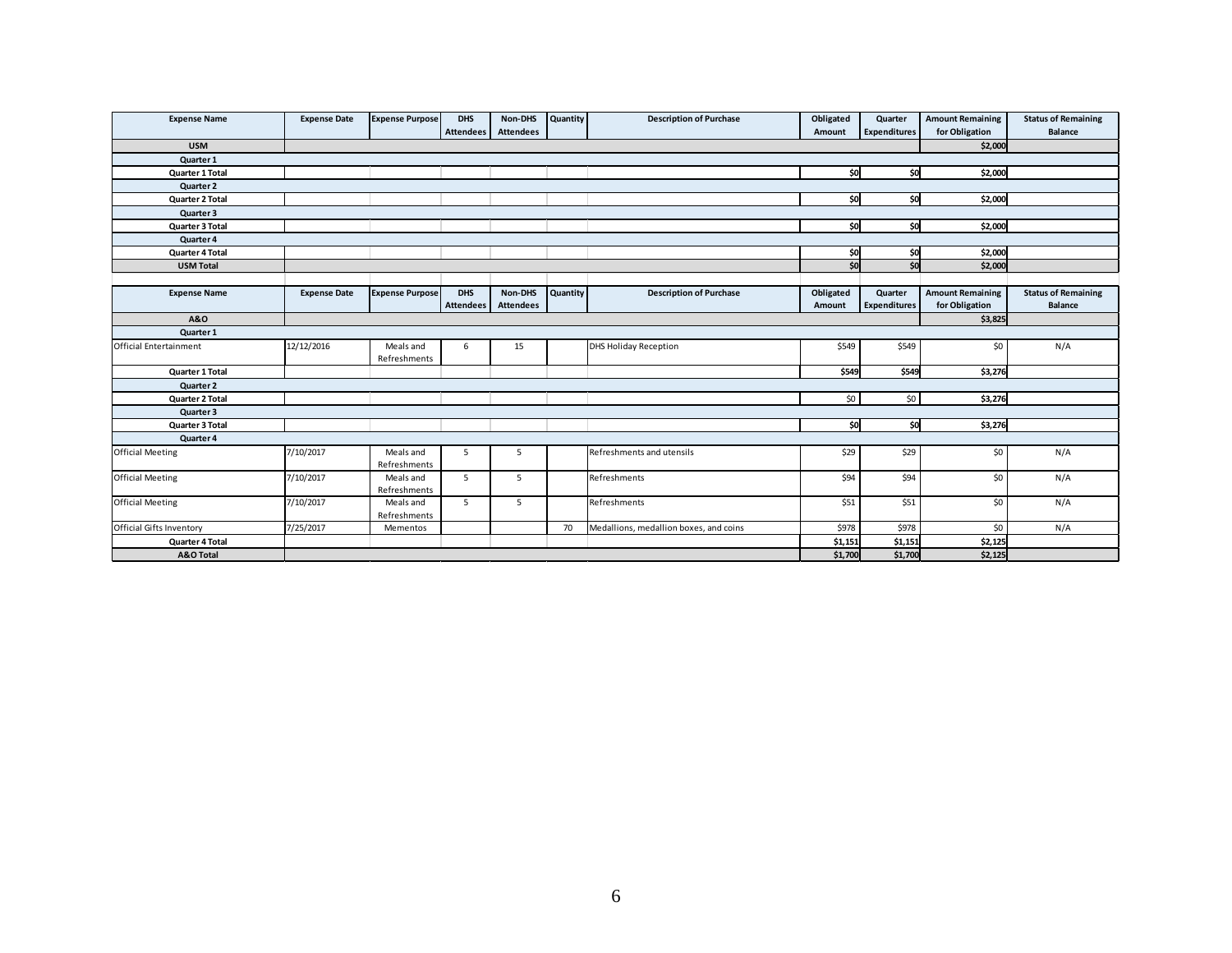| <b>Expense Name</b>                                                                                   | <b>Expense Date</b> | <b>Expense Purpose</b>    | <b>DHS</b><br><b>Attendees</b> | Non-DHS<br><b>Attendees</b> | Quantity       | <b>Description of Purchase</b>                                                             | Obligated<br>Amount | Quarter<br><b>Expenditures</b> | Obligation      | Amount Remaining for Status of Remaining Balance |
|-------------------------------------------------------------------------------------------------------|---------------------|---------------------------|--------------------------------|-----------------------------|----------------|--------------------------------------------------------------------------------------------|---------------------|--------------------------------|-----------------|--------------------------------------------------|
| <b>CBP</b>                                                                                            |                     |                           |                                |                             |                |                                                                                            |                     |                                | \$34,425        |                                                  |
| Quarter 1                                                                                             |                     |                           |                                |                             |                |                                                                                            |                     |                                |                 |                                                  |
| CBP Commissioner Meeting with Turkish<br>Minister                                                     | 10/17/2016          | Meals and<br>Refreshments | 10                             | 11                          |                | Refreshments for meeting with Turkish Minister                                             | \$57                | \$57                           | $\overline{50}$ | N/A                                              |
| CBP Commissioner Meeting with Central                                                                 | 10/20/2016          | Meals and                 | $\overline{4}$                 | $\overline{7}$              |                | Lunch for meeting with Central America and US                                              | \$1,420             | \$1,420                        | \$0             | N/A                                              |
| America and US Ambassadors                                                                            |                     | Refreshments              |                                |                             |                | Ambassadors                                                                                |                     |                                |                 |                                                  |
| CBP Commissioner Reception for US Embassy<br>of Ghana                                                 | 10/24/2016          | Meals and<br>Refreshments | $\overline{4}$                 | 25                          |                | Reception for US Embassy of Ghana                                                          | \$605               | \$605                          | \$0             | N/A                                              |
| Government of Mexico Host CBP Delegation                                                              | 11/2/2016           | Meals and<br>Refreshments | 6                              | 6                           |                | Lunch and refreshments                                                                     | \$257               | \$257                          | \$0             | N/A                                              |
| DHS Secretary Host Reception Ambassadors in<br>43 Countries                                           | 11/21/2016          | Meals and<br>Refreshments | 23                             | 41                          |                | <b>Reception for Ambassadors</b>                                                           | \$1,368             | \$1,368                        | \$0             | N/A                                              |
| CBP Commissioner Host Five Country<br><b>Conference Meeting</b>                                       | 11/28/2016          | Meals and<br>Refreshments | $\mathbf{1}$                   | 10                          |                | Beverages for Five Country Conference Meeting                                              | \$100               | \$100                          | \$0             | N/A                                              |
| CBP Commissioner Meeting with Executive                                                               | 11/30/2016          | Meals and                 | $\mathbf 1$                    | $\overline{3}$              |                | Dinner with Executive Director of Frontex, European Union                                  | \$400               | \$400                          | \$0             | N/A                                              |
| Director of Frontex                                                                                   |                     | Refreshments              |                                |                             |                | Agency                                                                                     |                     |                                |                 |                                                  |
| <b>Official Entertainment</b>                                                                         | 12/14/2016          | Meals and<br>Refreshments | 5                              | 18                          |                | <b>DHS Holiday Reception</b>                                                               | \$602               | \$602                          | \$0             | N/A                                              |
| CBP Commissioner Meeting with Director of                                                             | 12/19/2016          | Meals and                 | $\overline{2}$                 | $\overline{2}$              |                | Lunch                                                                                      | \$250               | \$250                          | \$0             | N/A                                              |
| Immigration Control in Mexico                                                                         |                     | Refreshments              |                                |                             |                |                                                                                            |                     |                                |                 |                                                  |
| Quarter 1 Total                                                                                       |                     |                           |                                |                             |                |                                                                                            | \$5,059             | \$5,059                        | \$29,366        |                                                  |
| <b>Quarter 2</b>                                                                                      |                     |                           |                                |                             |                |                                                                                            |                     |                                |                 |                                                  |
| CBP Commissioner Host Dinner for Director<br>General of the United Kingdom                            | 1/11/2017           | Meals and<br>Refreshments | $\mathbf{1}$                   | $\overline{2}$              |                | Dinner                                                                                     | \$158               | \$158                          | \$0             | N/A                                              |
| Working Group Holiday Reception                                                                       | 1/26/2017           | Meals and<br>Refreshments | $\mathbf{1}$                   | 5                           |                | <b>Holiday Reception</b>                                                                   | \$500               | \$500                          | \$0             | N/A                                              |
| CBP Commissioner Host Dinner for Director of<br>Colombian Migration                                   | 2/2/2017            | Meals and<br>Refreshments | $\overline{2}$                 | 5                           |                | Dinner                                                                                     | \$1,763             | \$1,763                        | \$0             | N/A                                              |
| <b>Meeting Supplies</b>                                                                               | 2/3/2017            | Supplies                  |                                |                             | $\overline{3}$ | Flags display during meeting with delegations                                              | \$297               | \$297                          | \$0             | N/A                                              |
| CBP Commissioner Host Lunch for Director<br>General for the Tunisian Customs.                         | 2/13/2017           | Meals and<br>Refreshments | $\overline{2}$                 | $\overline{3}$              |                | Lunch                                                                                      | \$343               | \$343                          | \$0             | N/A                                              |
| CBP Acting Commissioner Host a Breakfast for<br>Members of the Latvian Parliam                        | 3/29/2017           | Meals and<br>Refreshments | $\mathbf{1}$                   | 5                           |                | <b>Breakfast</b>                                                                           | \$125               | \$125                          | \$0             | N/A                                              |
| <b>Quarter 2 Total</b>                                                                                |                     |                           |                                |                             |                |                                                                                            | \$3,186             | \$3,186                        | \$26,180        |                                                  |
| Quarter 3                                                                                             |                     |                           |                                |                             |                |                                                                                            |                     |                                |                 |                                                  |
| Valor Memorial and Wreath Laying Ceremony                                                             | 4/1/2017            | Mementos                  |                                |                             | -1             | Wreath for the Ceremony                                                                    | \$433               | \$433                          | \$0             | N/A                                              |
| <b>Operations Department Executive</b><br>Commissioner Host Luncheon for German<br>Ambassador         | 4/3/2017            | Meals and<br>Refreshments | $\mathbf{1}$                   | $\overline{2}$              |                | Lunch                                                                                      | \$65                | \$0                            | \$0             | Pending Expense - Waiting for<br>Receipts        |
| <b>Official Gifts Inventory</b>                                                                       | 4/23/2017           | Mementos                  |                                |                             | 27             | Cuff links, glass cubes, trays, cups, candy dishes, and<br>paperweights for gift inventory | \$853               | \$853                          | \$0             | N/A                                              |
| CBP Commissioner Host Luncheon for<br>Australian Minister of Immigration                              | 4/28/2017           | Meals and<br>Refreshments | $\overline{7}$                 | $\overline{7}$              |                | Lunch                                                                                      | \$149               | \$149                          | \$0             | N/A                                              |
| Acting Commissioner Meeting with the Swedish 5/31/2017<br>National Police Delegation                  |                     | Meals and<br>Refreshments | 5                              | $\overline{3}$              |                | Lunch                                                                                      | \$145               | \$145                          | \$0             | N/A                                              |
| <b>Official Entertainment</b>                                                                         | 6/14/2017           | Meals and<br>Refreshments | $\overline{3}$                 | 49                          |                | Catering for DHS Host Conference of Prosperity and<br>Security in Central America          | \$1,333             | \$1,333                        | \$0             | N/A                                              |
| Acting Commissioner Meeting with Head of<br>Border Security and Visa Policy for the United<br>Kingdom | 6/22/2017           | Meals and<br>Refreshments | 5                              | $\overline{\mathbf{3}}$     |                | Lunch                                                                                      | \$200               | \$156                          | \$0             | Outstanding-To be<br>deobligated                 |
| Quarter 3 Total                                                                                       |                     |                           |                                |                             |                |                                                                                            | \$3,178             | \$3,069                        | \$23,002        |                                                  |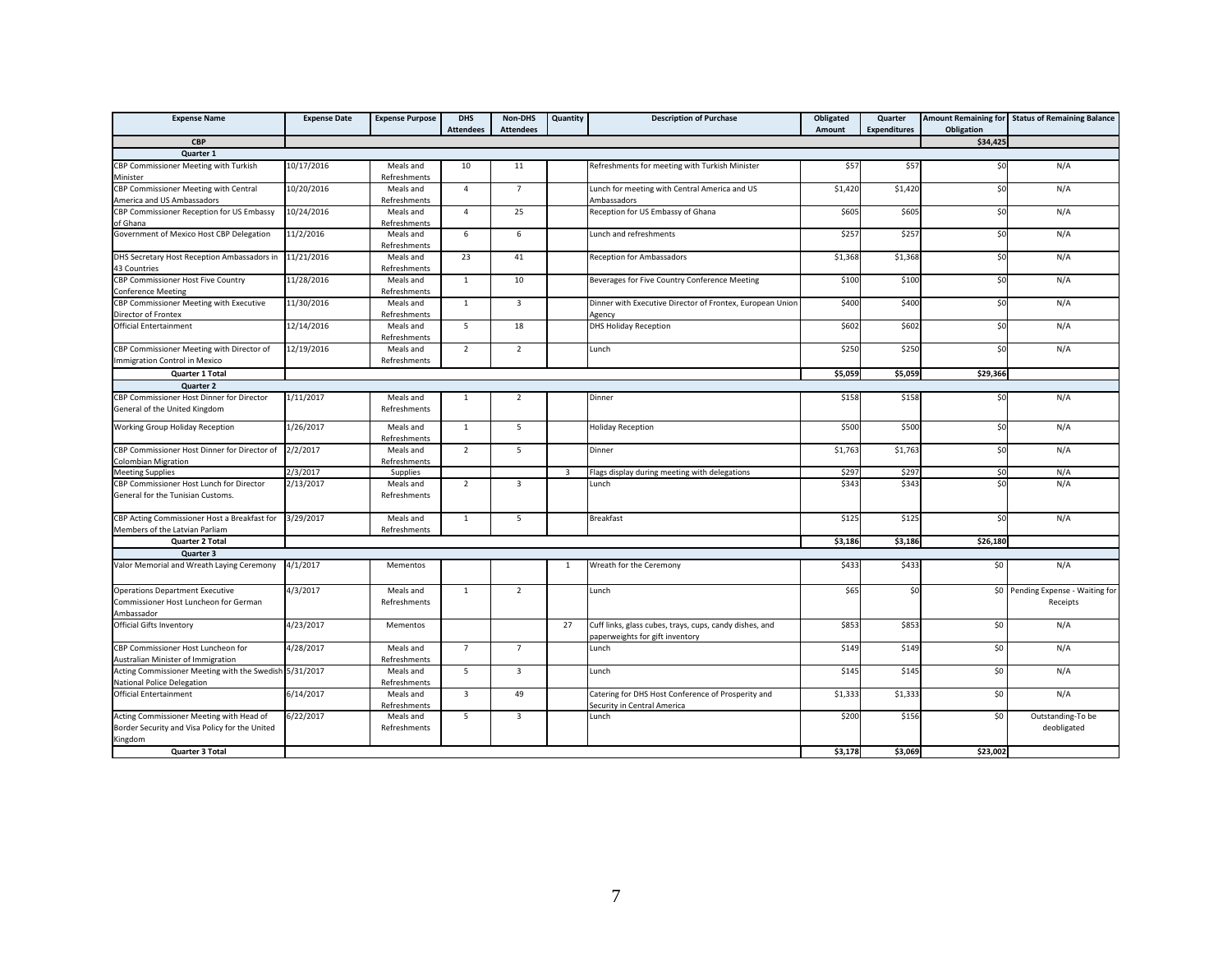| Quarter 4                                                                   |           |                           |                |                |              |                                                                                                                                   |          |          |       |                                               |
|-----------------------------------------------------------------------------|-----------|---------------------------|----------------|----------------|--------------|-----------------------------------------------------------------------------------------------------------------------------------|----------|----------|-------|-----------------------------------------------|
| <b>Official Gifts Inventory</b>                                             | 7/3/2017  | Mementos                  |                |                | 145          | CBP Acting Commissioner replenish gifts for gift<br>locker                                                                        | \$3,385  | \$3,047  | \$0   | Outstanding-To be<br>deobligated              |
| CBP Commissioner Host Breakfast for WCO 7/7/2017<br>Bilateral               |           | Meals and<br>Refreshments | $\overline{3}$ | 2              |              | CBP Commissioner host breakfast for WCO Bilateral<br>with the director of Dutch Customs and the head of<br><b>Trade Relations</b> | \$131    | \$131    | \$0   | N/A                                           |
| CBP Acting Commissioner Host Meeting at<br><b>NTC</b>                       | 7/14/2017 | Meals and<br>Refreshments | 8              | $\overline{2}$ |              | CBP Acting Commissioner host meeting with<br>refreshments for the director of Spain's Department<br>of Customs and Excises at NTC | \$500    | \$138    | \$0   | Outstanding-To be<br>deobligated              |
| CBP Acting Commissioner Host Working<br>Lunch for Preclearance Negotiations | 7/19/2017 | Meals and<br>Refreshments | 10             | 11             |              | CBP Acting Commissioner host working lunch for<br>preclearance negotiations                                                       | \$507    | \$507    | \$0   | N/A                                           |
| <b>CBP Deputy Executive Assistant</b><br><b>Commissioner Host Dinner</b>    | 7/21/2017 | Meals and<br>Refreshments | 1              | 1              |              | CBP Deputy Executive Assistant Commissioner host<br>dinner for the Prime Minister of St. Maartens                                 | \$187    | \$187    | \$0   | N/A                                           |
| <b>Official Supplies</b>                                                    | 7/27/2017 | Supplies                  |                |                | $\mathbf{1}$ | Supplies for the Commissioner and Deputy<br>Commissioner's official meetings                                                      | \$86     | \$86     | \$0   | N/A                                           |
| <b>Acting Assistant Commissioner Host</b><br>Farewell Lunch                 | 8/21/2017 | Meals and<br>Refreshments | $\overline{3}$ | $\overline{2}$ |              | Acting Assistant Commissioner host farewell lunch<br>for Sir Charles Montgomery DG of United Kingdom<br><b>Border Force</b>       | \$300    | \$0      |       | \$0 Pending Expense - Waiting<br>for Receipts |
| CBP Acting Commissioner Host Dinner                                         | 8/23/2017 | Meals and<br>Refreshments | 1              | $\mathbf{1}$   |              | CBP Acting Commissioner host a dinner for the<br>Administrator General de Aduanas                                                 | \$300    | \$0      |       | \$0 Pending Expense - Waiting<br>for Receipts |
| CBP Acting Commissioner Host dinner                                         | 8/25/2017 | Meals and<br>Refreshments | $\overline{a}$ | 8              |              | CBP Acting Commissioner host a dinner for the<br>President of the German Federal Police                                           | \$1,000  | \$0      |       | \$0 Pending Expense - Waiting<br>for Receipts |
| Annual Conference in Detroit, Michigan                                      | 8/29/2017 | Meals and<br>Refreshments | $\mathbf{0}$   | 62             |              | CBP's C-TPAT program host a reception for an annual<br>conference                                                                 | \$1,500  | \$1,494  | \$0   | Outstanding-To be<br>deobligated              |
| CBP Acting Commissioner Host Farewell<br>Event                              | 8/31/2017 | Mementos                  |                |                | $\mathbf{1}$ | CBP Acting Commissioner host farewell event for the<br>Director General of United Kingdom Border Force                            | \$260    | \$260    | \$0   | N/A                                           |
| CBP Acting Commissioner Host Lunch                                          | 9/7/2017  | Meals and<br>Refreshments | 5              | $\overline{3}$ |              | CBP Acting Commissioner host a lunch for key leaders<br>of International Affairs for the Kuwait Signing                           | \$500    | \$500    | \$0   | N/A                                           |
| <b>Official Gifts Inventory</b>                                             | 9/21/2017 | Mementos                  |                |                | 100          | CBP Acting Commissioner replenish gifts for INA's gift<br>locker                                                                  | \$7,835  | \$0      |       | \$0 Pending Expense - Waiting<br>for Receipts |
| <b>Official Gifts Inventory</b>                                             | 9/22/2017 | Mementos                  |                |                | 277          | Gifts and tokens for international visitors                                                                                       | \$4,118  | \$0      |       | \$0 Pending Expense - Waiting<br>for Receipts |
| <b>Official Meeting Supplies</b>                                            | 9/22/2017 | Mementos                  |                |                | 100          | Signing supplies, document holders, table flags, and<br>friendship pins                                                           | \$1,570  | \$0      |       | \$0 Pending Expense - Waiting<br>for Receipts |
| <b>Quarter 4 Total</b>                                                      |           |                           |                |                |              |                                                                                                                                   | \$22,178 | \$6,349  | \$825 |                                               |
| <b>CBP Total</b>                                                            |           |                           |                |                |              |                                                                                                                                   | \$33,600 | \$17,663 | \$825 |                                               |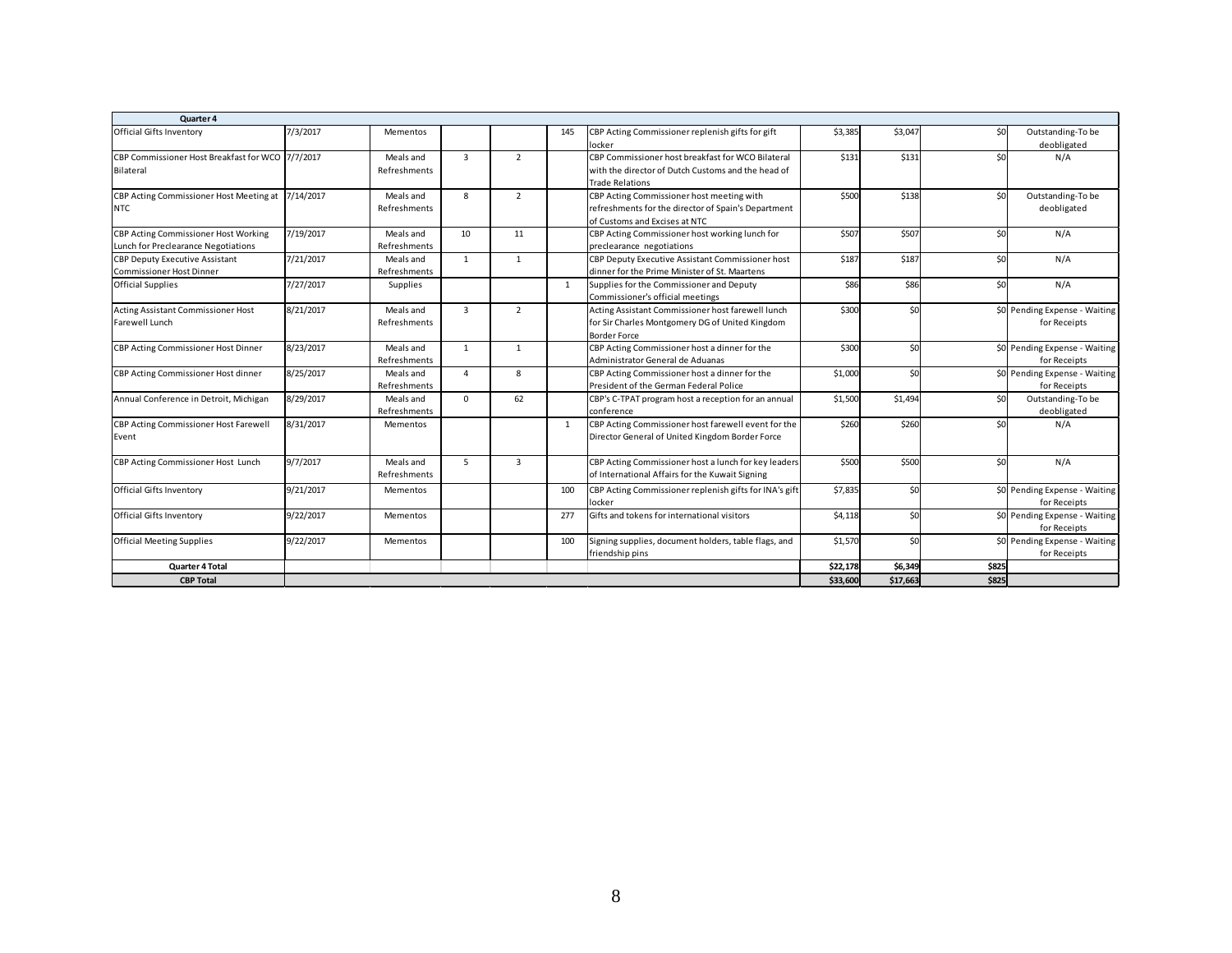| <b>Expense Name</b>                                | <b>Expense Date</b> | <b>Expense Purpose</b>    | <b>DHS</b>       | Non-DHS          | Quantity       | <b>Description of Purchase</b>                                                    | Obligated | Quarter             | <b>Amount Remaining</b> | <b>Status of Remaining</b> |
|----------------------------------------------------|---------------------|---------------------------|------------------|------------------|----------------|-----------------------------------------------------------------------------------|-----------|---------------------|-------------------------|----------------------------|
|                                                    |                     |                           | <b>Attendees</b> | <b>Attendees</b> |                |                                                                                   | Amount    | <b>Expenditures</b> | for Obligation          | <b>Balance</b>             |
| ICE                                                |                     |                           |                  |                  |                |                                                                                   |           |                     | \$11,475                |                            |
| Quarter 1                                          |                     |                           |                  |                  |                |                                                                                   |           |                     |                         |                            |
| <b>Official Entertainment</b>                      | 11/21/2016          | Meals and<br>Refreshments | $\overline{7}$   | 35               |                | DHS Secretary hosted Reception at Blair House                                     | \$680     | \$680               | \$0                     | N/A                        |
| <b>Official Entertainment</b>                      | 12/14/2016          | Meals and<br>Refreshments | $\overline{4}$   | 18               |                | <b>DHS Holiday Reception</b>                                                      | \$575     | <b>\$575</b>        | \$0                     | N/A                        |
| <b>Quarter 1 Total</b>                             |                     |                           |                  |                  |                |                                                                                   | \$1,255   | \$1,255             | \$10,220                |                            |
| Quarter 2                                          |                     |                           |                  |                  |                |                                                                                   |           |                     |                         |                            |
| <b>Quarter 2 Total</b>                             |                     |                           |                  |                  |                |                                                                                   | \$0       | \$0                 | \$10,220                |                            |
| Quarter 3                                          |                     |                           |                  |                  |                |                                                                                   |           |                     |                         |                            |
| <b>ICE Police Week Ceremony</b>                    | 4/27/2017           | Supplies                  |                  |                  | 100            | Ceremonial wreaths and floral supplies                                            | \$1,194   | \$1,194             | \$0                     | N/A                        |
| ICE Police Week Awards Ceremony                    | 4/28/2017           | Supplies                  |                  |                  | $\overline{2}$ | Wall plaques                                                                      | \$281     | \$281               | \$0                     | N/A                        |
| <b>ICE Police Week Award Ceremony</b>              | 5/12/2017           | Mementos                  |                  |                  | 10             | Award device shadowboxes                                                          | \$1,162   | \$1.162             | \$0                     | N/A                        |
| <b>ICE Police Week Award Ceremony</b>              | 5/12/2017           | Meals and<br>Refreshments | 40               | 25               |                | Refreshments                                                                      | \$364     | \$364               | \$0                     | N/A                        |
| ICE Deputy Director Farewell and Award<br>Ceremony | 6/5/2017            | Meals and<br>Refreshments | 60               | 20               |                | Refreshments                                                                      | \$276     | \$276               | \$0                     | N/A                        |
| Official Entertainment                             | 6/14/2017           | Meals and<br>Refreshments | $\overline{a}$   | 48               |                | Catering for DHS Host Conference of Prosperity and<br>Security in Central America | \$1,333   | \$1,333             | \$0                     | N/A                        |
| <b>Quarter 3 Total</b>                             |                     |                           |                  |                  |                |                                                                                   | \$4,610   | \$4.610             | \$5,610                 |                            |
| Quarter 4                                          |                     |                           |                  |                  |                |                                                                                   |           |                     |                         |                            |
| <b>IACP Conference</b>                             | 8/29/2017           | Meals and                 | 16               | 27               |                | Lunch and light refreshments                                                      | \$269     | \$269               | \$0                     | N/A                        |
| <b>Meeting Supplies</b>                            | 9/27/2017           | <b>Supplies</b>           |                  |                  | 12             | Purchase of coffee, creamer, sugar, cups etc.                                     | \$83      | \$83                | \$0                     | N/A                        |
| Canadian Border Services Agency MTG                | 9/28/2017           | Meals and                 | 12               | $\overline{7}$   |                | Light refreshments                                                                | \$111     | \$111               | \$0                     | N/A                        |
| <b>Official Gifts</b>                              | 9/29/2017           | Mementos                  |                  |                  | 20             | Pewter bowls, card holders, wooden Keepsake badge                                 | \$1,286   | \$1,286             | \$0                     | N/A                        |
| <b>Official Gifts</b>                              | 9/29/2017           | Mementos                  |                  |                  | 27             | Coaster sets and coins                                                            | \$496     | \$496               | \$0                     | N/A                        |
| <b>Official Gifts</b>                              | 9/29/2017           | Mementos                  |                  |                  | 13             | Glass cubes and serving trays                                                     | \$492     | \$492               | \$0                     | N/A                        |
| <b>Official Gifts</b>                              | 9/29/2017           | Mementos                  |                  |                  | 11             | ICE glass bowls and ICE International glass cubes                                 | \$1,060   | \$1,060             | \$0                     | N/A                        |
| <b>Official Gifts</b>                              | 9/29/2017           | Mementos                  |                  |                  | 90             | Pens, glass sets, glass trays, and gift boxes                                     | \$1,192   | \$1,192             | \$0                     | N/A                        |
| Quarter 4 Total                                    |                     |                           |                  |                  |                |                                                                                   | \$4,988   | \$4,988             | \$622                   |                            |
| <b>ICE Total</b>                                   |                     |                           |                  |                  |                |                                                                                   | \$10,853  | \$10,853            | \$622                   |                            |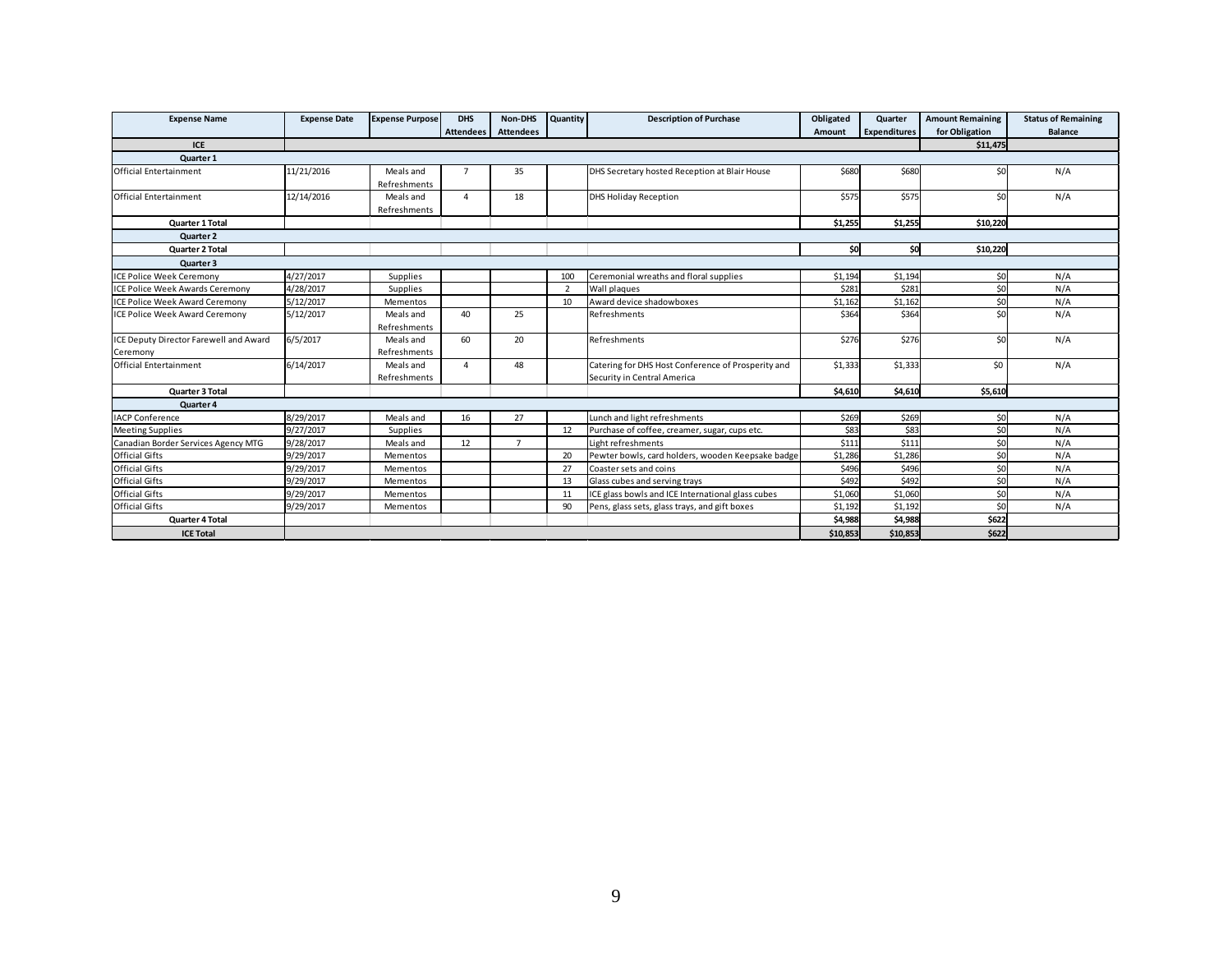| <b>Expense Name</b>                                                                   | <b>Expense Date</b> | <b>Expense Purpose</b>    | <b>DHS</b>              | Non-DHS          | Quantity | <b>Description of Purchase</b>                                                  | Obligated | Quarter             | <b>Amount Remaining</b> | <b>Status of Remaining</b> |
|---------------------------------------------------------------------------------------|---------------------|---------------------------|-------------------------|------------------|----------|---------------------------------------------------------------------------------|-----------|---------------------|-------------------------|----------------------------|
|                                                                                       |                     |                           | <b>Attendees</b>        | <b>Attendees</b> |          |                                                                                 | Amount    | <b>Expenditures</b> | for Obligation          | <b>Balance</b>             |
| <b>TSA</b>                                                                            |                     |                           |                         |                  |          |                                                                                 |           |                     | \$9,843                 |                            |
| Quarter 1                                                                             |                     |                           |                         |                  |          |                                                                                 |           |                     |                         |                            |
| The 2nd Public Area Security Summit                                                   | 12/9/2016           | Meals and<br>Refreshments | 29                      | 73               |          | Beverages and snacks for the 2nd Public Area Security<br>Summit                 | \$284     | \$284               | \$0                     | N/A                        |
| European Union Delegation                                                             | 12/13/2016          | Meals and<br>Refreshments | $\overline{4}$          | $\overline{2}$   |          | Lunch                                                                           | \$128     | \$128               | \$0                     | N/A                        |
| <b>Official Entertainment</b>                                                         | 12/14/2016          | Meals and<br>Refreshments | $\overline{\mathbf{3}}$ | 18               |          | <b>DHS Holiday Reception</b>                                                    | \$549     | \$549               | \$0                     | N/A                        |
| Host of Delegation Korean Ministry of land 11/29/2016<br>Infrastructure and Transport |                     | Meals and<br>Refreshments | $\overline{3}$          | 9                |          | Luncheon Beverage                                                               | \$132     | \$132               | \$0                     | N/A                        |
| Quarter 1 Total                                                                       |                     |                           |                         |                  |          |                                                                                 | \$1,093   | \$1,093             | \$8,750                 |                            |
| Quarter 2                                                                             |                     |                           |                         |                  |          |                                                                                 |           |                     |                         |                            |
| <b>Official Gifts</b>                                                                 | 1/26/2017           | Mementos                  |                         |                  | 27       |                                                                                 | \$1,382   | \$1,382             | \$0                     | N/A                        |
|                                                                                       |                     |                           |                         |                  |          | Business card cases, clocks, globe, and paperweights<br>for foreign dignitaries |           |                     |                         |                            |
| <b>Official Supplies</b>                                                              | 1/26/2017           | Supplies                  |                         |                  | 50       | TSA lapel pins, water, and tea for meeting with<br>foreign dignitaries.         | \$796     | \$796               | \$0                     | N/A                        |
| Netherlands Aviation Security Cooperation 1/31/2017<br>Group                          |                     | Meals and<br>Refreshments | $\overline{2}$          | 6                |          | Lunch and refreshments                                                          | \$228     | \$228               | \$0                     | N/A                        |
| Host Industry Partners & Airport                                                      | 2/9/2017            | Meals and<br>Refreshments | 9                       | $\overline{7}$   |          | Food and refreshments                                                           | \$422     | \$422               | \$0                     | N/A                        |
| Host 3rd Public Area Security Summit                                                  | 2/10/2017           | Meals and<br>Refreshments | 29                      | 78               |          | Refreshments                                                                    | \$224     | \$224               | \$0                     | N/A                        |
| Core Group Meeting Frankfurt Germany                                                  | 2/14/2017           | Meals and<br>Refreshments | $\mathbf{1}$            | 22               |          | Refreshments                                                                    | \$421     | \$421               | \$0                     | N/A                        |
| <b>Host Memling Group</b>                                                             | 3/30/2017           | Meals and<br>Refreshments | $\mathbf{1}$            | $\overline{7}$   |          | Lunch and refreshments                                                          | \$296     | \$296               | \$0                     | N/A                        |
| Quarter 2 Total                                                                       |                     |                           |                         |                  |          |                                                                                 | \$3,769   | \$3,769             | \$4,981                 |                            |
| Quarter 3                                                                             |                     |                           |                         |                  |          |                                                                                 |           |                     |                         |                            |
| Host Airline Chief of Operations & Security 4/6/2017                                  |                     | Meals and                 | 20                      | 20               |          | Refreshments                                                                    | \$162     | \$162               | \$0                     | N/A                        |
| Director                                                                              |                     | Refreshments              |                         |                  |          |                                                                                 |           |                     |                         |                            |
| Host France's Civil Aviation Authority                                                | 4/24/2017           | Meals and<br>Refreshments | 5                       | $\overline{4}$   |          | Lunch and refreshments                                                          | \$340     | \$340               | \$0                     | N/A                        |
| Host European Commission Directorate                                                  | 5/23/2017           | Meals and                 | 32                      | 13               |          | Lunch and refreshments                                                          | \$843     | \$843               | \$0                     | N/A                        |
| General for Mobility and Transport<br>Academic Research Symposium                     | 6/28/2017           | Refreshments<br>Meals and | $\mathbf 0$             | 4                |          | Dinner                                                                          | \$361     | \$361               | \$0                     | N/A                        |
| Quarter 3 Total                                                                       |                     | Refreshments              |                         |                  |          |                                                                                 | \$1,706   | \$1,706             | \$3,275                 |                            |
| Quarter 4                                                                             |                     |                           |                         |                  |          |                                                                                 |           |                     |                         |                            |
| Host European Union Transport Security                                                | 7/18/2017           | Meals and                 | $\overline{7}$          | $\overline{4}$   |          | Lunch and refreshments for two days                                             | \$599     | \$599               | \$0                     | N/A                        |
| Cooperation Group Delegation                                                          |                     | Refreshments              |                         |                  |          |                                                                                 |           |                     |                         |                            |
| TSA Administrator Swearing-in Ceremony                                                | 9/5/2017            | Meals and<br>Refreshments | 10                      | 50               |          | Refreshments: beverages, pastries, fruit, & cheese                              | \$385     | \$385               | \$0                     | N/A                        |
| TSA 9/11 Remembrance Ceremony &<br>Reception                                          | 9/11/2017           | Meals and<br>Refreshments | 5                       | 100              |          | Refreshments                                                                    | \$232     | \$232               | \$0                     | N/A                        |
| Asia Pacific Regional Industry Summit                                                 | 9/20/2017           | Meals and<br>Refreshments | 9                       | 62               |          | Refreshments and foreign transaction fees                                       | \$437     | \$437               | \$0                     | N/A                        |
| Quarter 4 Total                                                                       |                     |                           |                         |                  |          |                                                                                 | \$1,653   | \$1,653             | \$1,622                 |                            |
| <b>TSA Total</b>                                                                      |                     |                           |                         |                  |          |                                                                                 | \$8,221   | \$8,221             | \$1,622                 |                            |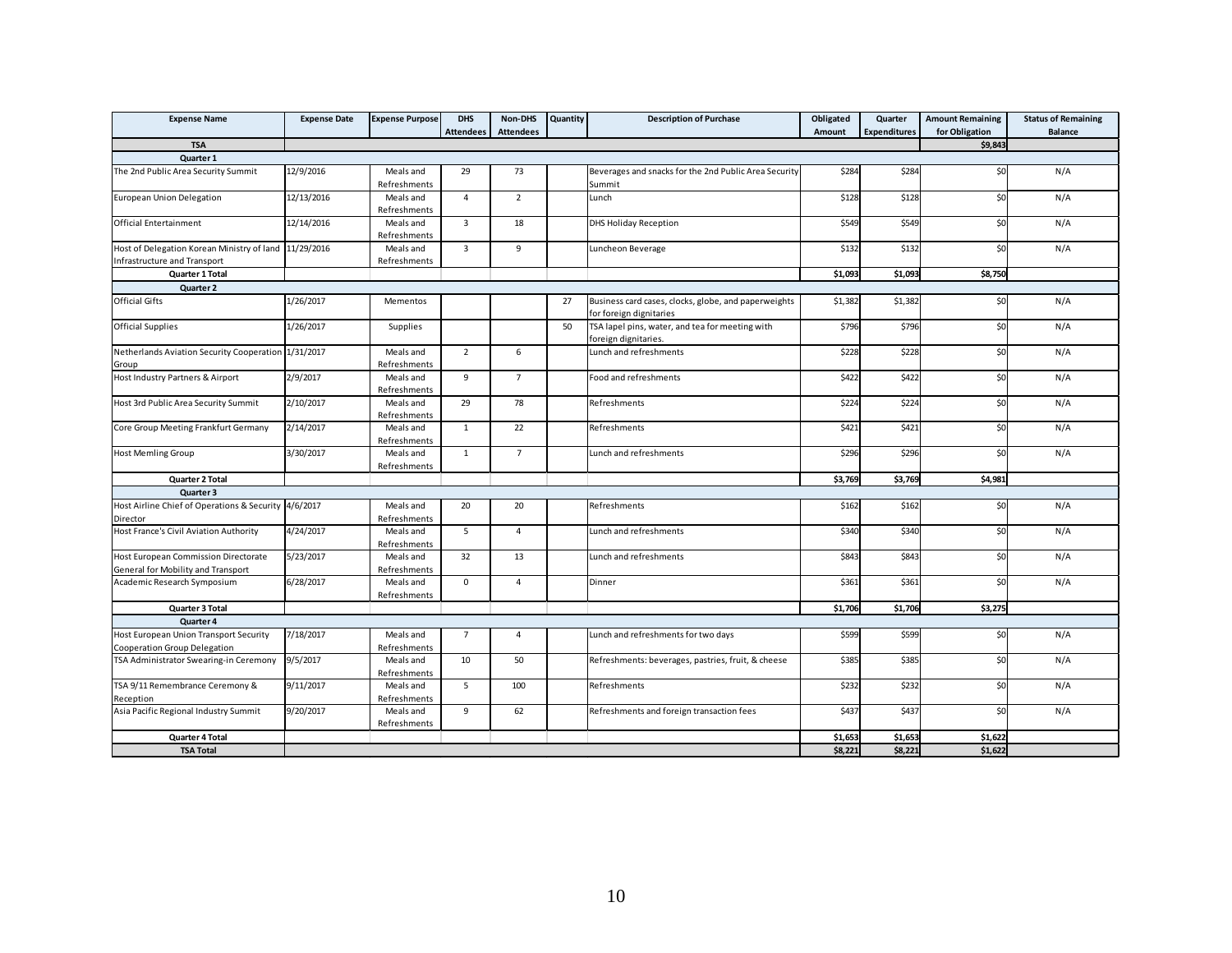| <b>Expense Name</b>                                           | <b>Expense Date</b>    | <b>Expense Purpose</b>    | <b>DHS</b>       | Non-DHS          | Quantity       | <b>Description of Purchase</b>                                                                   | Obligated | Quarter             | <b>Amount Remaining</b> | <b>Status of Remaining</b> |
|---------------------------------------------------------------|------------------------|---------------------------|------------------|------------------|----------------|--------------------------------------------------------------------------------------------------|-----------|---------------------|-------------------------|----------------------------|
|                                                               |                        |                           | <b>Attendees</b> | <b>Attendees</b> |                |                                                                                                  | Amount    | <b>Expenditures</b> | for Obligation          | <b>Balance</b>             |
| <b>USCG</b>                                                   |                        |                           |                  |                  |                |                                                                                                  |           |                     | \$23,000                |                            |
| Quarter 1                                                     |                        |                           |                  |                  |                |                                                                                                  |           |                     |                         |                            |
| <b>Official Gifts</b>                                         | 10/10/2016             | Mementos                  |                  |                  | $\mathbf{1}$   | Engraving service for Boatswain's Pipe for foreign<br>dignitary                                  | \$14      | \$14                | \$0                     | N/A                        |
| <b>Official Gifts</b>                                         | 10/17/2016             | Mementos                  |                  |                  | 1              | Engraving service for Boatswain's Pipe for Lieutenant<br>Governor of British Columbia            | \$28      | \$28                | \$0                     | N/A                        |
| <b>Official Gifts</b>                                         | 10/25/2016             | Mementos                  |                  |                  | 1              | Engraving service for Boatswain's Pipe for Rear<br>Admiral, Colombian Coast Guard                | \$26      | \$26                | \$0                     | N/A                        |
| Official Gifts Inventory                                      | 10/25/2016             | Mementos                  |                  |                  | 10             | Boatswain's Pipes for gift inventory                                                             | \$548     | \$548               | \$0                     | N/A                        |
| <b>Official Gifts</b>                                         | 10/31/2016             | Mementos                  |                  |                  | $\mathbf{1}$   | Engraving service for Boatswain's Pipe for<br>Commandant of Hellenic Coast Guard                 | \$31      | \$31                | \$0                     | N/A                        |
| <b>Official Gifts Inventory</b>                               | 11/1/2016              | Mementos                  |                  |                  | 30             | Rhinestone USCG Lapel Pins for gift inventory                                                    | \$198     | \$198               | \$0                     | N/A                        |
| <b>Official Gifts</b>                                         | 11/10/2016             | Mementos                  |                  |                  | $\mathbf{1}$   | Coast Guard Assets Plaque for Rear admiral from<br>Mexico                                        | \$60      | \$60                | \$0                     | N/A                        |
| Official Gifts Inventory                                      | 11/10/2016             | Mementos                  |                  |                  | 20             | Pictorial History of U.S. Coast Guard Books for gift<br>inventory                                | \$468     | \$468               | \$0                     | N/A                        |
| <b>Official Gifts</b>                                         | 11/17/2016             | Mementos                  |                  |                  | 5              | Framed Picture with engraving for North Pacific Coast<br>Guard Forum for foreign dignitaries     | \$635     | \$635               | \$0                     | N/A                        |
| Commandant Hosted Dinner                                      | 11/22/2016             | Meals and<br>Refreshments | $\overline{4}$   | $\overline{2}$   |                | Food and beverages for Commandant hosted dinner                                                  | \$340     | \$340               | \$0                     | N/A                        |
| <b>Official Gifts</b>                                         | 11/30/2016             | Mementos                  |                  |                  | 1              | Engraving service for Acrylic Plaque for Executive<br>Director of Frontex, European Union Agency | \$31      | \$31                | \$0                     | N/A                        |
| <b>Official Gifts</b>                                         | 12/1/2016              | Mementos                  |                  |                  | 300            | Chocolate mint cookies in gift bag with signed notes                                             | \$420     | \$420               | \$0                     | N/A                        |
| Quadrilateral Defense Coordination Group 12/2/2016<br>Meeting |                        | Meals and<br>Refreshments | 25               | 19               |                | Food and beverages for Quadrilateral Defense<br><b>Coordination Group Meeting</b>                | \$400     | \$400               | \$0                     | N/A                        |
| <b>Official Gifts Inventory</b>                               | 12/2/2016              | Mementos                  |                  |                  | 100            | Rhinestone USCG Lapel Pins for gift inventory                                                    | \$615     | \$615               | \$0                     | N/A                        |
| <b>Official Entertainment</b>                                 | 12/12/2016             | Meals and<br>Refreshments | $\overline{2}$   | 18               |                | <b>DHS Holiday Reception</b>                                                                     | \$523     | \$523               | \$0                     | N/A                        |
| Quarter 1 Total                                               |                        |                           |                  |                  |                |                                                                                                  | \$4,337   | \$4,337             | \$18,663                |                            |
| Quarter 2                                                     |                        |                           |                  |                  |                |                                                                                                  |           |                     |                         |                            |
| <b>Official Meals and Receptions</b>                          | 2/10/2017              | Meals and<br>Refreshments | 30               | 142              |                | Breakfasts, luncheons, and coffee services in support<br>of official meetings                    | \$1,218   | \$1,218             | \$0                     | N/A                        |
| Official Dinner with Senator                                  | $\overline{2/27/2017}$ | Meals and<br>Refreshments | 6                | $\overline{3}$   |                | Dinner with Senator and staff                                                                    | \$257     | \$257               | \$0                     | N/A                        |
| Meeting with Delegation from Mexico                           | 3/7/2017               | Meals and<br>Refreshments | 3                | $\overline{3}$   |                | Luncheon with Mexico Navy Delegation                                                             | \$45      | \$45                | \$0                     | N/A                        |
| <b>Official Gifts</b>                                         | 3/17/2017              | Mementos                  |                  |                  | 1              | Engraving service for name plate for Colombia gift<br>exchange                                   | \$37      | \$37                | \$0                     | N/A                        |
| <b>Official Gifts</b>                                         | 3/17/2017              | Mementos                  |                  |                  | $\overline{2}$ | Engraving service for name plates for Kingdom of<br>Saudi Arabia                                 | \$68      | \$68                | \$0                     | N/A                        |
| <b>Official Gifts</b>                                         | 3/17/2017              | Mementos                  |                  |                  | 3              | Engraving services for plaques for Colombia<br>Delegation                                        | \$76      | \$76                | \$0                     | N/A                        |
| VIP Reception for State of the Coast Guard<br>Address         | 3/29/2017              | Meals and<br>Refreshments | 27               | 60               |                | Snacks and non-alcoholic beverages for VIP reception                                             | \$1,824   | \$1,824             | \$0                     | N/A                        |
| Commandant Hosted Reception for Arctic                        | 3/29/2017              | Meals and                 | 21               | 32               |                | Meals and refreshments for reception in honor of the                                             | \$1,000   | \$1,000             | \$0                     | N/A                        |
| Coast Guard Forum                                             |                        | Refreshments              |                  |                  |                | Arctic Coast Guard Forum                                                                         |           |                     |                         |                            |
| Quarter 2 Total                                               |                        |                           |                  |                  |                |                                                                                                  | \$4,525   | \$4,525             | \$14.138                |                            |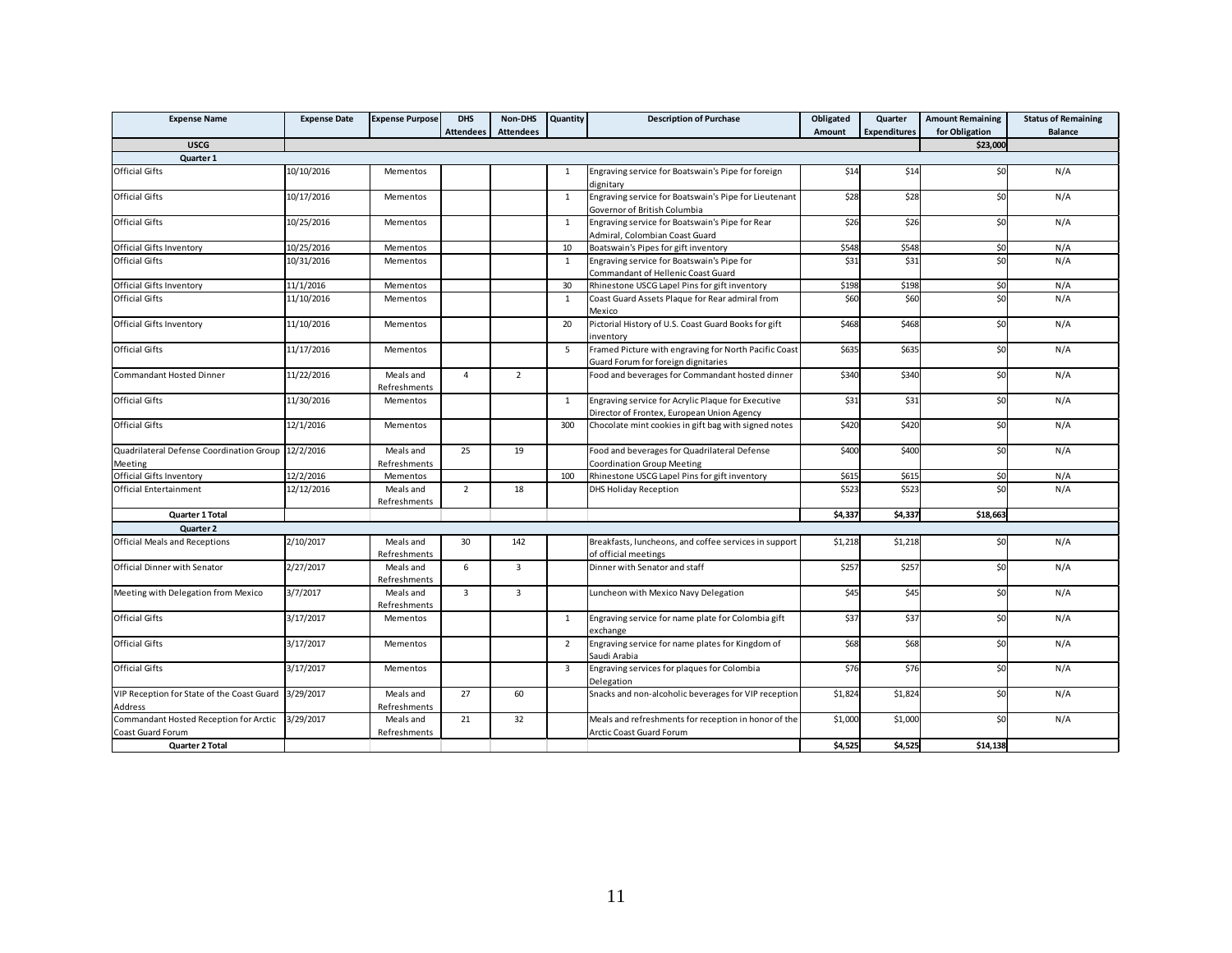| Quarter 3                                                         |           |                           |                |                |                |                                                                                                   |         |         |         |     |
|-------------------------------------------------------------------|-----------|---------------------------|----------------|----------------|----------------|---------------------------------------------------------------------------------------------------|---------|---------|---------|-----|
| <b>Official Gifts</b>                                             | 4/3/2017  | Mementos                  |                |                | 1              | Engraving service on name plate                                                                   | \$38    | \$38    | \$0     | N/A |
| Italian Coast Guard Delegation Visit                              | 4/6/2017  | Meals and<br>Refreshments | $\overline{7}$ | $\overline{7}$ |                | <b>Beverages</b>                                                                                  | \$28    | \$28    | \$0     | N/A |
| <b>Official Gifts</b>                                             | 4/11/2017 | Mementos                  |                |                | $\overline{2}$ | Framed flag for the Secretary of Mexican Navy and<br>Mexico Secretary of National Defense         | \$458   | \$458   | \$0     | N/A |
| Official Reception for State of the Coast<br><b>Guard Address</b> | 4/12/2017 | Meals and<br>Refreshments | 50             | 100            |                | Food and beverages for official VIP reception held<br>before the State of the Coast Guard Address | \$1,824 | \$1,824 | \$0     | N/A |
| Official Luncheon                                                 | 4/13/2017 | Meals and<br>Refreshments | $\overline{2}$ | 1              |                | Luncheon in support of official meetings                                                          | \$40    | \$40    | \$0     | N/A |
| Official Luncheon for Mexico Delegation                           | 4/17/2017 | Meals and<br>Refreshments | $\overline{4}$ | 12             |                | Commandant hosted luncheon for Mexico Delegation                                                  | \$240   | \$240   | \$0     | N/A |
| Official Luncheon                                                 | 4/17/2017 | Meals and<br>Refreshments | 1              | 1              |                | Official luncheon hosted by Vice Commandant                                                       | \$13    | \$13    | \$0     | N/A |
| <b>Official Breakfast Meeting</b>                                 | 4/17/2017 | Meals and<br>Refreshments | $\overline{1}$ | $\mathbf{1}$   |                | Breakfast in support of official meeting                                                          | \$22    | \$22    | \$0     | N/A |
| <b>Official Supplies</b>                                          | 4/24/2017 | <b>Supplies</b>           |                |                | 1              | Commemorative wreath to honor Memorial Day 2017                                                   | \$150   | \$150   | \$0     | N/A |
| Official Luncheon                                                 | 4/27/2017 | Meals and<br>Refreshments | 1              | 1              |                | Luncheon in support of official meetings                                                          | \$24    | \$24    | \$0     | N/A |
| Official Gifts Inventory                                          | 5/10/2017 | Mementos                  |                |                | 100            | USCG lapel pins for gift inventory                                                                | \$610   | \$610   | \$0     | N/A |
| <b>Official Gifts</b>                                             | 5/23/2017 | Mementos                  |                |                | $\overline{1}$ | Coast Guard History Book as official gift                                                         | \$35    | \$35    | \$0     | N/A |
| Official Gifts Inventory                                          | 5/23/2017 | Mementos                  |                |                | 10             | Coast Guard History Books for gift inventory                                                      | \$350   | \$350   | \$0     | N/A |
| <b>Official Gifts</b>                                             | 6/5/2017  |                           |                |                | $\mathbf{1}$   | Woodford Reserve Bourbon for gift locker inventory                                                | \$36    | \$36    | \$0     | N/A |
| <b>Official Entertainment</b>                                     | 6/14/2017 | Meals and<br>Refreshments | 6              | 48             |                | Catering for DHS Host Conference of Prosperity and<br>Security in Central America                 | \$1,333 | \$1,333 | \$0     | N/A |
| Official Luncheon                                                 | 6/19/2017 | Meals and<br>Refreshments | $\overline{2}$ | 1              |                | Food items for official luncheon                                                                  | \$40    | \$40    | \$0     | N/A |
| Official Coffee Cart service for meeting                          | 6/19/2017 | Meals and<br>Refreshments | $7^{\circ}$    | $\overline{7}$ |                | Coffee and pastry service for official meeting                                                    | \$28    | \$28    | \$0     | N/A |
| Official Luncheon                                                 | 6/19/2017 | Meals and<br>Refreshments | 1              | $\mathbf{1}$   |                | Food items for luncheon                                                                           | \$24    | \$24    | \$0     | N/A |
| <b>Official Gifts</b>                                             | 6/20/2017 | Mementos                  |                |                | $\overline{4}$ | Decorative wooden boxes for Heads of State on<br>International travel                             | \$160   | \$160   | \$0     | N/A |
| <b>Official Gifts</b>                                             | 6/20/2017 | Mementos                  |                |                | $\overline{a}$ | Woodford Reserve Bourbon for gift locker inventory                                                | \$142   | \$142   | \$0     | N/A |
| Official Gifts                                                    | 6/28/2017 | Mementos                  |                |                | $\mathbf{1}$   | Engraving services on bottle of Woodford Reserve<br>Bourbon                                       | \$26    | \$26    | \$0     | N/A |
| French Navy Delegation Meeting                                    | 6/28/2017 | Meals and<br>Refreshments | $\overline{3}$ | $\overline{4}$ |                | Coffee Service for international meeting with French<br>Navy Delegation                           | \$14    | \$14    | \$0     | N/A |
| Quarter 3 Total                                                   |           |                           |                |                |                |                                                                                                   | \$5,633 | \$5,633 | \$8,505 |     |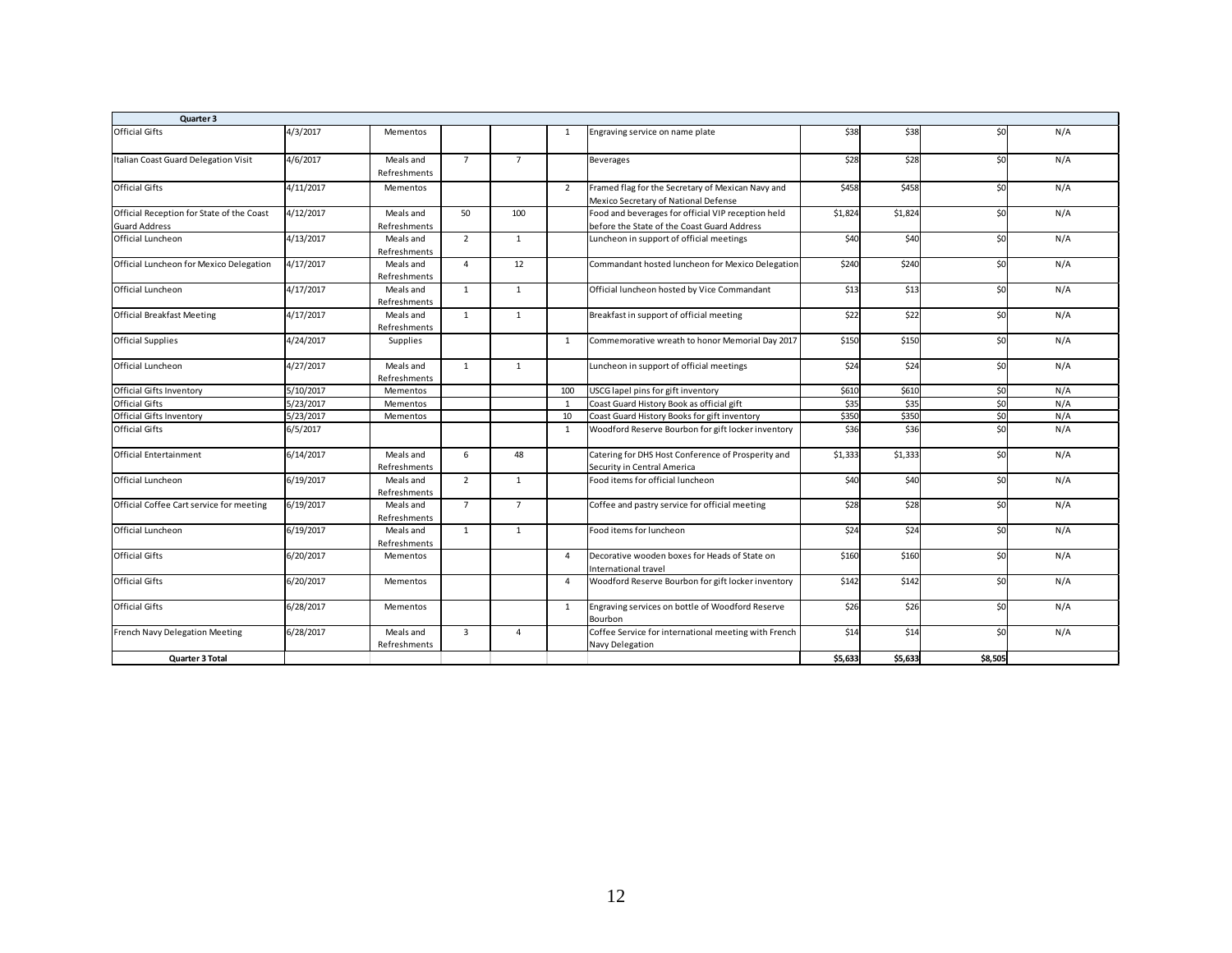| Quarter 4                             |           |              |                |                |                |                                                      |          |          |       |     |
|---------------------------------------|-----------|--------------|----------------|----------------|----------------|------------------------------------------------------|----------|----------|-------|-----|
| <b>Official Gifts</b>                 | 7/7/2017  | Mementos     |                |                | $\overline{2}$ | Coast Guard ornament and wooden box                  | \$54     | \$54     | \$0   | N/A |
| Official luncheon                     | 7/11/2017 | Meals and    | $\mathbf{1}$   | $\mathbf{1}$   |                | Meal services for luncheon in Commandant of Coast    | \$16     | \$16     | \$0   | N/A |
|                                       |           | Refreshments |                |                |                | Guard (CCG) Flag Mess                                |          |          |       |     |
| Official luncheon                     | 7/11/2017 | Meals and    | $\mathbf{1}$   | $\overline{1}$ |                | Meal service for luncheon hosted in CCG Flag Mess    | \$13     | \$13     | \$0   | N/A |
|                                       |           | Refreshments |                |                |                |                                                      |          |          |       |     |
| Official Luncheon                     | 7/11/2017 | Meals and    | $\mathbf{1}$   | 1              |                | Meal services for luncheon in CCG Flag Mess          | \$13     | \$13     | \$0   | N/A |
|                                       |           | Refreshments |                |                |                |                                                      |          |          |       |     |
| <b>Official Meeting</b>               | 7/11/2017 | Meals and    | $\overline{2}$ | $\overline{3}$ |                | Coffee service for official meeting                  | \$10     | \$10     | \$0   | N/A |
|                                       |           | Refreshments |                |                |                |                                                      |          |          |       |     |
| <b>Official Gifts</b>                 | 7/24/2017 | Mementos     |                |                | 20             | Liquors, name plates, and jars                       | \$276    | \$276    | \$0   | N/A |
| <b>Official Gifts</b>                 | 8/30/2017 | Mementos     |                |                | $\overline{1}$ | Engraving services for official gifts                | \$60     | \$60     | \$0   | N/A |
| <b>Official Gifts</b>                 | 8/30/2017 | Mementos     |                |                | $\overline{1}$ | Engraved name plate for official gift                | \$46     | \$46     | \$0   | N/A |
| Official luncheon                     | 9/14/2017 | Meals and    | $\mathbf{1}$   | $\overline{2}$ |                | Meal services for luncheon in CCG Flag Mess          | \$36     | \$36     | \$0   | N/A |
|                                       |           | Refreshments |                |                |                |                                                      |          |          |       |     |
| <b>Brazil Delegation Meeting</b>      | 9/14/2017 | Meals and    | $\overline{2}$ | 8              |                | DCO-I hosted luncheon for Brazil Delegation          | \$148    | \$148    | \$0   | N/A |
|                                       |           | Refreshments |                |                |                |                                                      |          |          |       |     |
| <b>Brazil Delegation Meeting</b>      | 9/14/2017 | Meals and    | $\overline{2}$ | 10             |                | DCO-I hosted Brazil Delegation for official visit    | \$24     | \$24     | \$0   | N/A |
|                                       |           | Refreshments |                |                |                |                                                      |          |          |       |     |
| <b>Official Gifts</b>                 | 9/14/2017 | Mementos     |                |                | 1              | Engraving services for name plate on official gift   | \$46     | \$46     | \$0   | N/A |
| Reception for U.S. and Canadian Coast | 9/14/2017 | Meals and    | 30             | 30             |                | Food services during U.S. and Canada Coast Guard     | \$1,771  | \$1.771  | \$0   | N/A |
| <b>Guard Summit</b>                   |           | Refreshments |                |                |                | Summit                                               |          |          |       |     |
| <b>USCGC EAGLE VIP Reception</b>      | 9/15/2017 | Meals and    | 50             | 100            |                | Food and refreshments for VIP reception aboard       | \$4,500  | \$4,500  | \$0   | N/A |
|                                       |           | Refreshments |                |                |                | USCGC EAGLE                                          |          |          |       |     |
| <b>Ukraine Delegation Meeting</b>     | 9/20/2017 | Meals and    | 10             | 10             |                | Coffee Service and boxed lunches for DCO-I hosted    | \$229    | \$229    | \$0   | N/A |
|                                       |           | Refreshments |                |                |                | <b>Ukraine Delegation</b>                            |          |          |       |     |
| Vietnamese Defense Minister Meeting   | 9/20/2017 | Meals and    | 6              | 6              |                | Coffee service during meeting with Vietnamese        | \$32     | \$32     | \$0   | N/A |
|                                       |           | Refreshments |                |                |                | Defense Minister Delegation                          |          |          |       |     |
| <b>Official Meeting</b>               | 9/20/2017 | Meals and    | $\overline{3}$ | $\overline{3}$ |                | Coffee service for official meeting                  | \$16     | \$16     | \$0   | N/A |
|                                       |           | Refreshments |                |                |                |                                                      |          |          |       |     |
| Official Luncheon                     | 9/20/2017 | Meals and    | 1              | $\overline{2}$ |                | Meal services for lunch meeting in CCG Flag Mess     | \$38     | \$38     | \$0   | N/A |
|                                       |           | Refreshments |                |                |                |                                                      |          |          |       |     |
| Official Luncheon                     | 9/20/2017 | Meals and    | $\mathbf{1}$   | 1              |                | Meal services for luncheon in CCG flag Mess          | \$23     | \$23     | \$0   | N/A |
|                                       |           | Refreshments |                |                |                |                                                      |          |          |       |     |
| Official Luncheon                     | 9/20/2017 | Meals and    | $\mathbf{1}$   | $\overline{1}$ |                | Meal services for luncheon in CCG Flag Mess          | \$24     | \$24     | \$0   | N/A |
|                                       |           | Refreshments |                |                |                |                                                      |          |          |       |     |
| <b>Official Gift</b>                  | 9/20/2017 | Mementos     |                |                | $\overline{1}$ | Official gift for Ambassador Brownfield              | \$69     | \$69     | \$0   | N/A |
| Official Luncheon                     | 9/20/2017 | Meals and    | $\mathbf{1}$   | 1              |                | Meal services for official luncheon in CCG Flag Mess | \$19     | \$19     | \$0   | N/A |
|                                       |           | Refreshments |                |                |                |                                                      |          |          |       |     |
| <b>Official Gifts</b>                 | 9/20/2017 | Mementos     |                |                | $\overline{1}$ | Engrave name plate                                   | \$25     | \$25     | \$0   | N/A |
| <b>Official Gifts</b>                 | 9/20/2017 | Mementos     |                |                | $\mathbf{q}$   | Liquors, name plates, and nautical compass           | \$253    | \$253    | \$0   | N/A |
| <b>Official Gift</b>                  | 9/20/2017 | Mementos     |                |                | $\overline{1}$ | Framed collage for official gift                     | \$120    | \$120    | \$0   | N/A |
| Quarter 4 Total                       |           |              |                |                |                |                                                      | \$7,859  | \$7,859  | \$646 |     |
| <b>USCG Total</b>                     |           |              |                |                |                |                                                      | \$22.354 | \$22.354 | \$646 |     |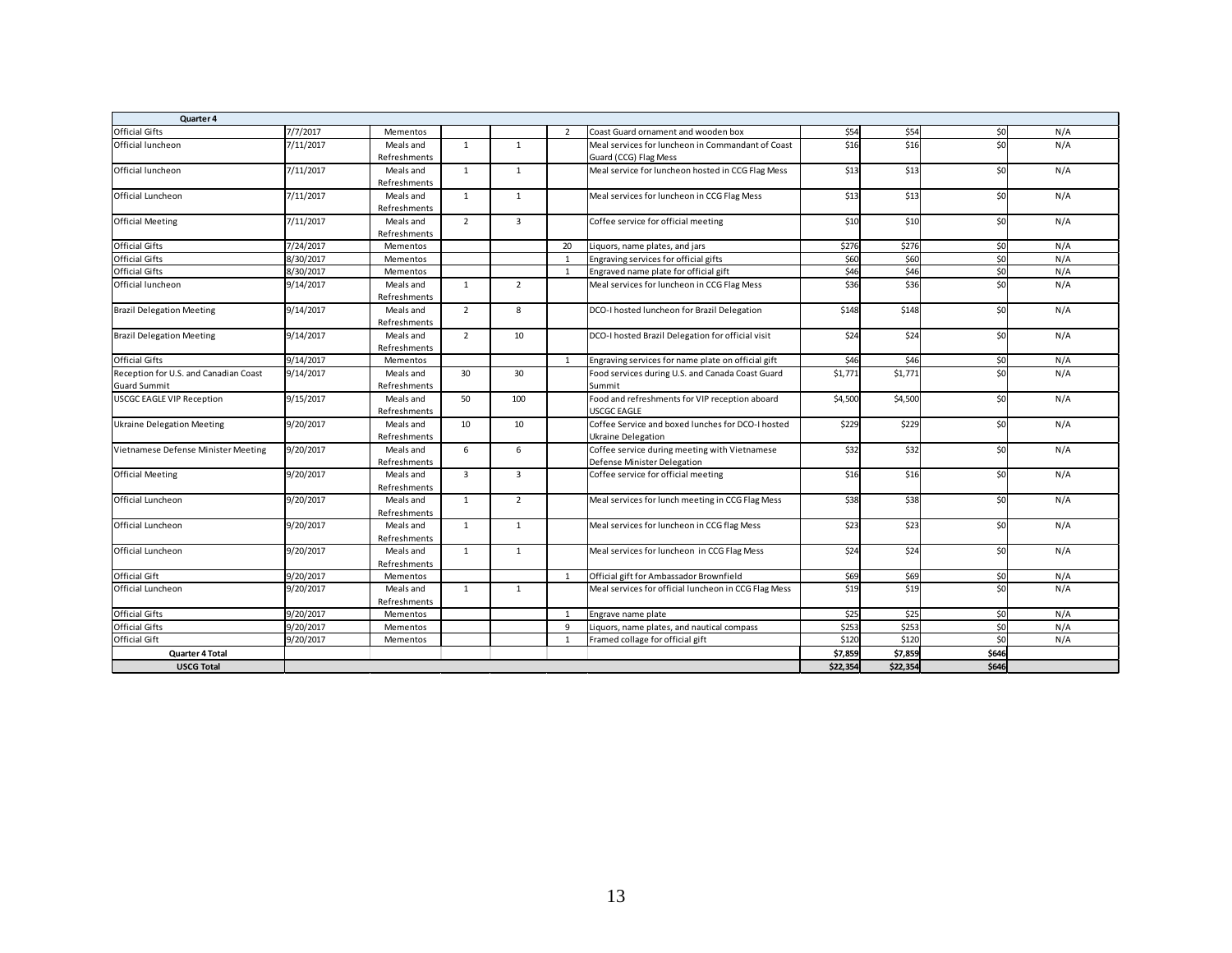| <b>Expense Name</b>             | <b>Expense Date</b> | <b>Expense Purpose</b>    | <b>DHS</b>       | Non-DHS          | <b>Quantity</b> | <b>Description of Purchase</b>                                        | Obligated | Quarter             | <b>Amount Remaining</b> | <b>Status of Remaining</b> |
|---------------------------------|---------------------|---------------------------|------------------|------------------|-----------------|-----------------------------------------------------------------------|-----------|---------------------|-------------------------|----------------------------|
|                                 |                     |                           | <b>Attendees</b> | <b>Attendees</b> |                 |                                                                       | Amount    | <b>Expenditures</b> | for Obligation          | <b>Balance</b>             |
| <b>USSS</b>                     |                     |                           |                  |                  |                 |                                                                       |           |                     | \$19,125                |                            |
| Quarter 1                       |                     |                           |                  |                  |                 |                                                                       |           |                     |                         |                            |
| <b>Official Entertainment</b>   | 12/19/2016          | Meals and<br>Refreshments |                  | 18               |                 | <b>DHS Holiday Reception</b>                                          | \$549     | \$549               | Śſ                      | N/A                        |
| Quarter 1 Total                 |                     |                           |                  |                  |                 |                                                                       | \$549     | \$549               | \$18,576                |                            |
| Quarter 2                       |                     |                           |                  |                  |                 |                                                                       |           |                     |                         |                            |
| <b>Official Gifts Inventory</b> | 3/8/2017            | Mementos                  |                  |                  | 200             | Custom Made USSS Coins for gift inventory                             | \$2,171   | \$2,171             | \$0                     | N/A                        |
| Quarter 2 Total                 |                     |                           |                  |                  |                 |                                                                       | \$2,171   | \$2,171             | \$16,405                |                            |
| Quarter 3                       |                     |                           |                  |                  |                 |                                                                       |           |                     |                         |                            |
| Official Gifts Inventory        | 4/12/2017           | Mementos                  |                  |                  | 40              | Coasters, cufflinks, mugs, pins, and coins                            | \$432     | \$432               | \$٢                     | N/A                        |
| <b>Official Gifts Inventory</b> | 6/6/2017            | Mementos                  |                  |                  | 161             | Bottles, mugs, cufflinks, hats, flags, caps, pins, coins,<br>and pens | \$1,513   | \$1,513             |                         | N/A                        |
| Quarter 3 Total                 |                     |                           |                  |                  |                 |                                                                       | \$1,945   | \$1,945             | \$14,460                |                            |
| Quarter 4                       |                     |                           |                  |                  |                 |                                                                       |           |                     |                         |                            |
| <b>Official Gifts</b>           | 7/17/2017           | Mementos                  |                  |                  | 10              | Trays                                                                 | \$748     | \$748               | \$0                     | N/A                        |
| Official Gifts                  | 7/17/2017           | Mementos                  |                  |                  | 25              | Bowls and cups                                                        | \$1,384   | \$1,384             | Śſ                      | N/A                        |
| Official Gifts                  | 7/26/2017           | Mementos                  |                  |                  | 88              | Coin, tumbler, cufflink, hat, T-shirt, and coasters                   | \$1,084   | \$1,084             | \$ſ                     | N/A                        |
| Quarter 4 Total                 |                     |                           |                  |                  |                 |                                                                       | \$3,216   | \$3,216             | \$11,244                |                            |
| <b>USSS Total</b>               |                     |                           |                  |                  |                 |                                                                       | \$7,881   | \$7,881             | \$11,244                |                            |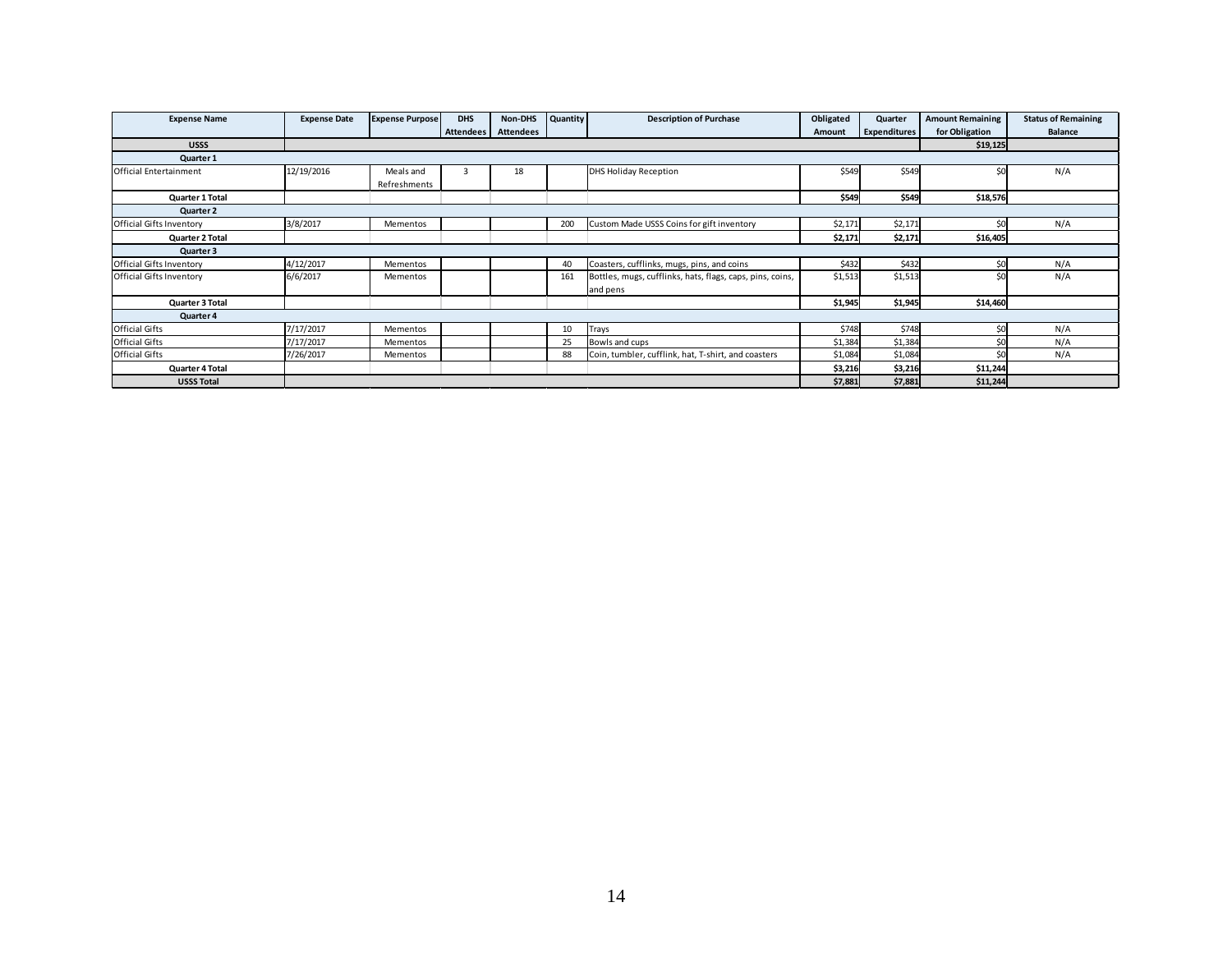| <b>Expense Name</b>                                                                 | <b>Expense Date</b> | <b>Expense Purpose</b>    | <b>DHS</b>                     | Non-DHS                     | Quantity | <b>Description of Purchase</b>                | Obligated           | Quarter                        | <b>Amount Remaining</b>                   | <b>Status of Remaining</b>            |
|-------------------------------------------------------------------------------------|---------------------|---------------------------|--------------------------------|-----------------------------|----------|-----------------------------------------------|---------------------|--------------------------------|-------------------------------------------|---------------------------------------|
|                                                                                     |                     |                           | <b>Attendees</b>               | <b>Attendees</b>            |          |                                               | Amount              | <b>Expenditures</b>            | for Obligation                            | <b>Balance</b>                        |
| <b>NPPD</b>                                                                         |                     |                           |                                |                             |          |                                               |                     |                                | \$3,825                                   |                                       |
| Quarter 1<br>Federal Protective Service Law                                         | 11/18/2016          | Meals and                 | 10                             | 17                          |          | Lunch                                         | \$678               | \$678                          |                                           |                                       |
| <b>Enforcement Luncheon</b>                                                         |                     | Refreshments              |                                |                             |          |                                               |                     |                                | \$0                                       | N/A                                   |
| Cyber Dialogue Luncheon                                                             | 12/7/2016           | Meals and<br>Refreshments | 6                              | $\overline{7}$              |          | Lunch                                         | \$400               | \$400                          | \$0                                       | N/A                                   |
| <b>Official Entertainment</b>                                                       | 12/14/2016          | Meals and<br>Refreshments | 6                              | 18                          |          | DHS Holiday Reception                         | \$628               | \$628                          | \$0                                       | N/A                                   |
| Quarter 1 Total                                                                     |                     |                           |                                |                             |          |                                               | \$1,706             | \$1,706                        | \$2,119                                   |                                       |
| Quarter 2                                                                           |                     |                           |                                |                             |          |                                               |                     |                                |                                           |                                       |
| Office of Cybersecurity & Communications<br>Bilateral Meeting with Israel Officials | 3/23/2017           | Meals and<br>Refreshments | 13                             | 8                           |          | Food and refreshments                         | \$345               | \$345                          | \$0                                       | N/A                                   |
| Quarter 2 Total                                                                     |                     |                           |                                |                             |          |                                               | \$345               | \$345                          | \$1,774                                   |                                       |
| Quarter 3                                                                           |                     |                           |                                |                             |          |                                               |                     |                                |                                           |                                       |
| Quarter 3 Total                                                                     |                     |                           |                                |                             |          |                                               | \$0                 | \$0                            | \$1,774                                   |                                       |
| Quarter 4                                                                           |                     |                           |                                |                             |          |                                               |                     |                                |                                           |                                       |
| Quarter 4 Total                                                                     |                     |                           |                                |                             |          |                                               | \$0                 | \$0                            | \$1,774                                   |                                       |
| <b>NPPD Total</b>                                                                   |                     |                           |                                |                             |          |                                               | \$2,051             | \$2,051                        | \$1,774                                   |                                       |
| <b>Expense Name</b>                                                                 | <b>Expense Date</b> | <b>Expense Purpose</b>    | <b>DHS</b>                     | Non-DHS                     | Quantity | <b>Description of Purchase</b>                | Obligated           | Quarter                        | <b>Amount Remaining</b>                   | <b>Status of Remaining</b>            |
|                                                                                     |                     |                           | <b>Attendees</b>               | <b>Attendees</b>            |          |                                               | Amount              | <b>Expenditures</b>            | for Obligation                            | <b>Balance</b>                        |
| <b>FEMA</b>                                                                         |                     |                           |                                |                             |          |                                               |                     |                                | \$2,250                                   |                                       |
| Quarter 1                                                                           |                     |                           |                                |                             |          |                                               |                     |                                |                                           |                                       |
| Official Entertainment                                                              | 12/14/2016          | Meals and<br>Refreshments | $\overline{2}$                 | 18                          |          | <b>DHS Holiday Reception</b>                  | \$523               | \$523                          | \$0                                       | N/A                                   |
| Quarter 1 Total                                                                     |                     |                           |                                |                             |          |                                               | \$523               | \$523                          | \$1,727                                   |                                       |
| Quarter 2                                                                           |                     |                           |                                |                             |          |                                               |                     |                                |                                           |                                       |
| <b>Official Gifts</b>                                                               | 1/12/2017           | Mementos                  |                                |                             | 50       | FEMA Coins with color for foreign dignitaries | \$563               | \$563                          | \$0                                       | N/A                                   |
| Quarter 2 Total                                                                     |                     |                           |                                |                             |          |                                               | \$563               | \$563                          | \$1,164                                   |                                       |
| Quarter 3                                                                           |                     |                           |                                |                             |          |                                               |                     |                                |                                           |                                       |
| Quarter 3 Total                                                                     |                     |                           |                                |                             |          |                                               | \$0                 | \$0                            | \$1,164                                   |                                       |
| Quarter 4                                                                           |                     |                           |                                |                             |          |                                               |                     |                                |                                           |                                       |
| Quarter 4 Total                                                                     |                     |                           |                                |                             |          |                                               | \$0                 | \$0                            | \$1,164                                   |                                       |
| <b>FEMA Total</b>                                                                   |                     |                           |                                |                             |          |                                               | \$1,086             | \$1,086                        | \$1,164                                   |                                       |
|                                                                                     |                     |                           |                                |                             |          |                                               |                     |                                |                                           |                                       |
| <b>Expense Name</b>                                                                 | <b>Expense Date</b> | <b>Expense Purpose</b>    | <b>DHS</b><br><b>Attendees</b> | Non-DHS<br><b>Attendees</b> | Quantity | <b>Description of Purchase</b>                | Obligated<br>Amount | Quarter<br><b>Expenditures</b> | <b>Amount Remaining</b><br>for Obligation | <b>Status of Remaining</b><br>Balance |
| <b>FLETC</b>                                                                        |                     |                           |                                |                             |          |                                               |                     |                                | \$7,180                                   |                                       |
| Quarter 1                                                                           |                     |                           |                                |                             |          |                                               |                     |                                |                                           |                                       |
| Quarter 1 Total                                                                     |                     |                           |                                |                             |          |                                               | \$0                 | $\overline{50}$                | \$7,180                                   |                                       |
| Quarter 2                                                                           |                     |                           |                                |                             |          |                                               |                     |                                |                                           |                                       |
| Official Entertainment                                                              | 1/14/2017           | Meals and<br>Refreshments | $\mathbf{1}$                   | 15                          |          | DHS Holiday Reception                         | \$418               | \$418                          | \$0                                       | N/A                                   |
| Quarter 2 Total                                                                     |                     |                           |                                |                             |          |                                               | \$418               | \$418                          | \$6,762                                   |                                       |
| Quarter 3                                                                           |                     |                           |                                |                             |          |                                               |                     |                                |                                           |                                       |
| Quarter 3 Total                                                                     |                     |                           |                                |                             |          |                                               | \$0                 | \$0                            | \$6,762                                   |                                       |
| Quarter 4                                                                           |                     |                           |                                |                             |          |                                               |                     |                                |                                           |                                       |
| Quarter 4 Total                                                                     |                     |                           |                                |                             |          |                                               | \$0                 | \$0                            | \$6,762                                   |                                       |
| <b>FLETC Total</b>                                                                  |                     |                           |                                |                             |          |                                               | \$418               | \$418                          | \$6,762                                   |                                       |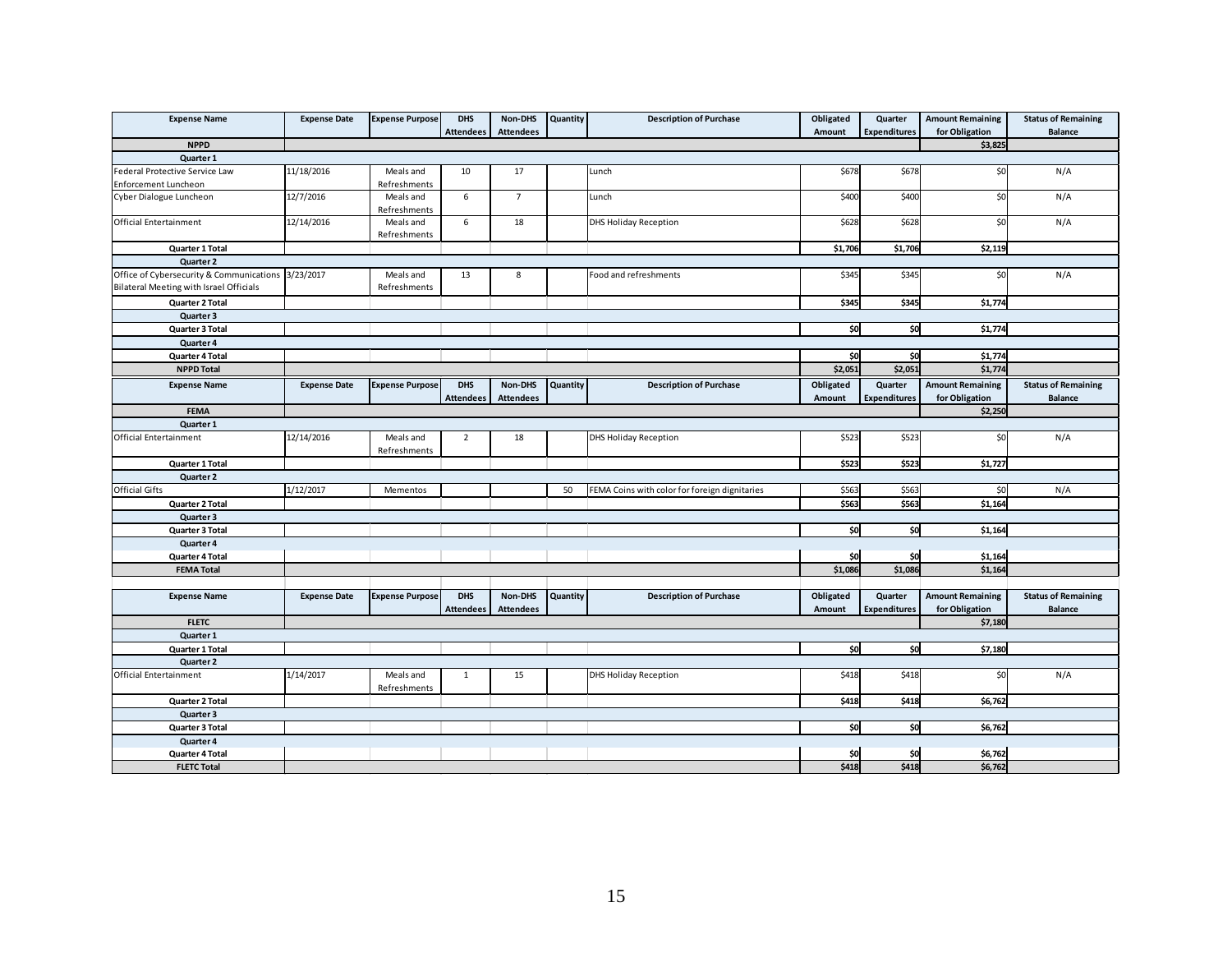| <b>Expense Name</b>                  | <b>Expense Date</b> | <b>Expense Purpose</b>    | <b>DHS</b>       | Non-DHS          | Quantity                | <b>Description of Purchase</b>                            | Obligated     | Quarter             | <b>Amount Remaining</b> | <b>Status of Remaining</b> |
|--------------------------------------|---------------------|---------------------------|------------------|------------------|-------------------------|-----------------------------------------------------------|---------------|---------------------|-------------------------|----------------------------|
|                                      |                     |                           | <b>Attendees</b> | <b>Attendees</b> |                         |                                                           | <b>Amount</b> | <b>Expenditures</b> | for Obligation          | <b>Balance</b>             |
| S&T                                  |                     |                           |                  |                  |                         |                                                           |               |                     | \$7,650                 |                            |
| Quarter 1                            |                     |                           |                  |                  |                         |                                                           |               |                     |                         |                            |
| Netherlands Bilateral Meeting        | 10/14/2016          | Meals and<br>Refreshments | 16               | 15               |                         | Lunch                                                     | \$327         | \$327               | \$0                     | N/A                        |
| Netherlands Bilateral Meeting        | 10/14/2016          | Meals and<br>Refreshments | 16               | 15               |                         | Refreshments                                              | \$60          | \$60                | \$0                     | N/A                        |
| Canadian Agreement Directors Meeting | 11/3/2016           | Meals and<br>Refreshments | $\overline{4}$   | $\overline{3}$   |                         | Refreshments                                              | \$35          | \$35                | \$0                     | N/A                        |
| Canadian Agreement Directors Meeting | 11/3/2016           | Meals and<br>Refreshments | $\overline{4}$   | $\overline{3}$   |                         | Lunch and beverages                                       | \$335         | \$335               | \$0                     | N/A                        |
| <b>Official Entertainment</b>        | 12/8/2016           | Meals and<br>Refreshments | $\overline{2}$   | 15               |                         | <b>DHS Holiday Reception</b>                              | \$445         | \$445               | \$0                     | N/A                        |
| Quarter 1 Total                      |                     |                           |                  |                  |                         |                                                           | \$1,202       | \$1,202             | \$6,448                 |                            |
| Quarter 2                            |                     |                           |                  |                  |                         |                                                           |               |                     |                         |                            |
| <b>Official Gifts</b>                | 1/23/2017           | Mementos                  |                  |                  | $\mathbf{1}$            | Large Globe Award as a farewell gift for UK<br>delegation | \$80          | \$80                | \$0                     | N/A                        |
| The US-UK Portfolio Meeting          | 1/26/2017           | Meals and<br>Refreshments | $\overline{4}$   | $\overline{4}$   |                         | Refreshments                                              | \$55          | \$55                | \$0                     | N/A                        |
| The US-UK Portfolio Meeting          | 1/26/2017           | Meals and<br>Refreshments | $\overline{4}$   | $\overline{4}$   |                         | Lunch                                                     | \$322         | \$322               | \$0                     | N/A                        |
| <b>Official Gifts</b>                | 2/23/2017           | Mementos                  |                  |                  | $\overline{1}$          | Farewell gift for Sweden delegation                       | \$136         | \$136               | \$0                     | N/A                        |
| <b>Official Supplies</b>             | 3/30/2017           | Supplies                  |                  |                  | $\overline{\mathbf{3}}$ | Supplies for meeting with European Commission             | \$37          | \$37                | \$0                     | N/A                        |
| Quarter 2 Total                      |                     |                           |                  |                  |                         |                                                           | \$630         | \$630               | \$5,818                 |                            |
| Quarter 3                            |                     |                           |                  |                  |                         |                                                           |               |                     |                         |                            |
| US Canada Portfolio Review           | 4/5/2017            | Meals and<br>Refreshments | $\overline{4}$   | 4                |                         | Refreshments                                              | \$50          | \$50                | \$0                     | N/A                        |
| US Canada Portfolio Review           | 4/5/2017            | Meals and<br>Refreshments | 4                | $\overline{4}$   |                         | Lunch                                                     | \$368         | \$368               | \$0                     | N/A                        |
| Sweden Bilateral Meeting             | 6/15/2017           | Meals and<br>Refreshments | 11               | 9                |                         | Cake                                                      | \$190         | \$190               | \$0                     | N/A                        |
| <b>Sweden Bilateral Meeting</b>      | 6/21/2017           | Supplies                  |                  |                  | $\overline{2}$          | Tablecloth                                                | \$29          | \$29                | \$0                     | N/A                        |
| Sweden Bilateral Meeting             | 6/23/2017           | Supplies                  |                  |                  | 1                       | Plastic plates                                            | \$20          | \$20                | \$0                     | N/A                        |
| Sweden Bilateral Meeting             | 6/24/2017           | Supplies                  |                  |                  |                         | Plastic bowls                                             | \$9           | \$9                 | \$0                     | N/A                        |
| Sweden Bilateral Meeting             | 6/27/2017           | Meals and<br>Refreshments | 11               | 9                |                         | <b>Beverages</b>                                          | \$55          | \$55                | \$0                     | N/A                        |
| <b>Singapore Bilateral Meeting</b>   | 6/27/2017           | Mementos                  |                  |                  | 1                       | Engraved tray to Singapore's Ministry of Home Affairs     | \$290         | \$290               | \$0                     | N/A                        |
| <b>Sweden Bilateral Meeting</b>      | 6/28/2017           | Meals and<br>Refreshments | 11               | 9                |                         | Refreshments                                              | \$60          | \$60                | \$0                     | N/A                        |
| Sweden Bilateral Meeting             | 6/29/2017           | Meals and<br>Refreshments | 11               | 9                |                         | Lunch                                                     | \$388         | \$388               | \$0                     | N/A                        |
| <b>Quarter 3 Total</b>               |                     |                           |                  |                  |                         |                                                           | \$1,458       | \$1,458             | \$4,360                 |                            |